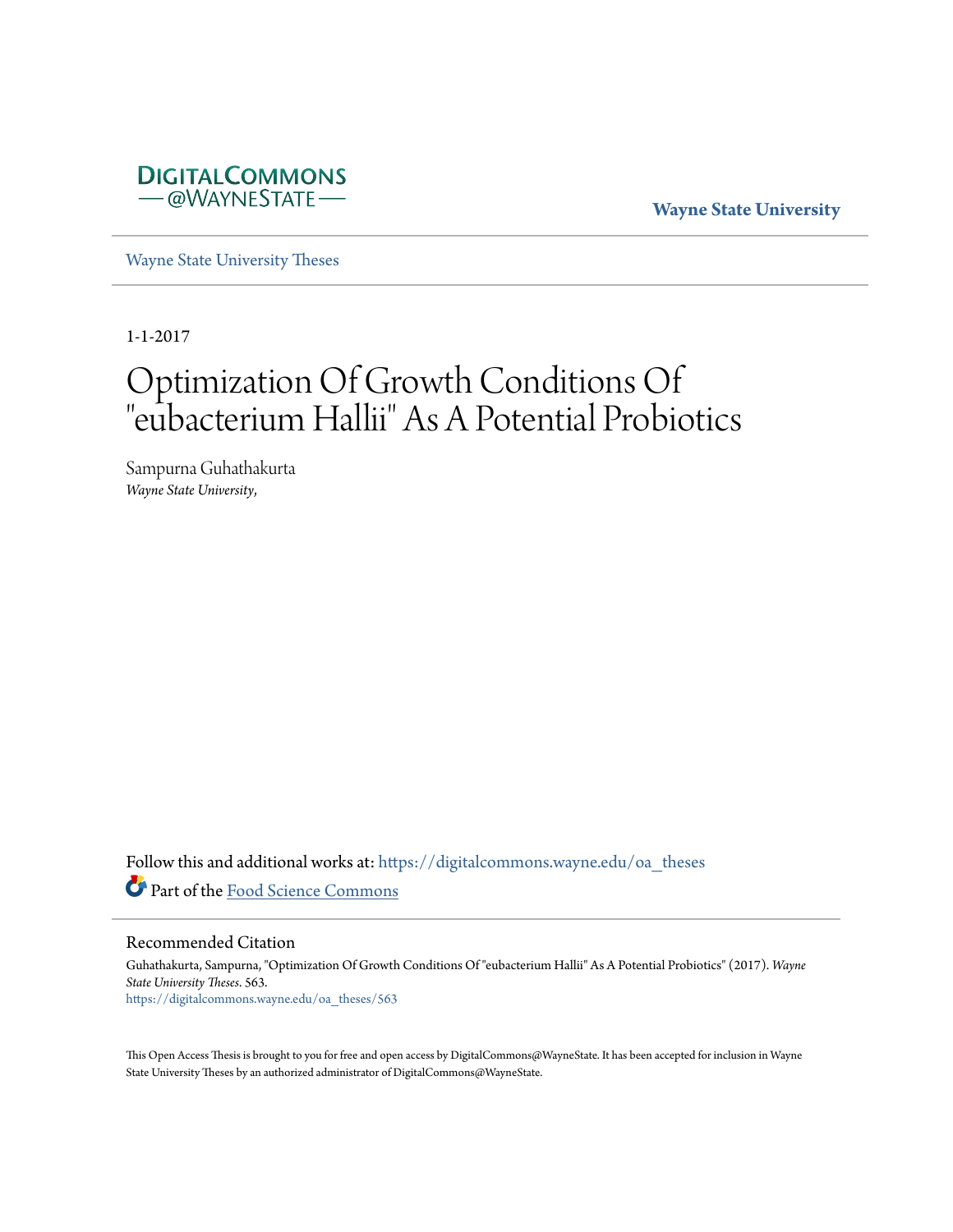# **OPTIMIZATION OF GROWTH CONDITIONS OF "***Eubacterium hallii***" AS A POTENTIAL PROBIOTICS**

by

# **SAMPURNA GUHATHAKURTA**

# **THESIS**

Submitted to the Graduate School

of Wayne State University,

Detroit, Michigan

in partial fulfillment of the requirements

for the degree of

## **MASTER OF SCIENCE**

2017

MAJOR: NUTRITION AND FOOD SCIENCE

Approved by:

Advisor Date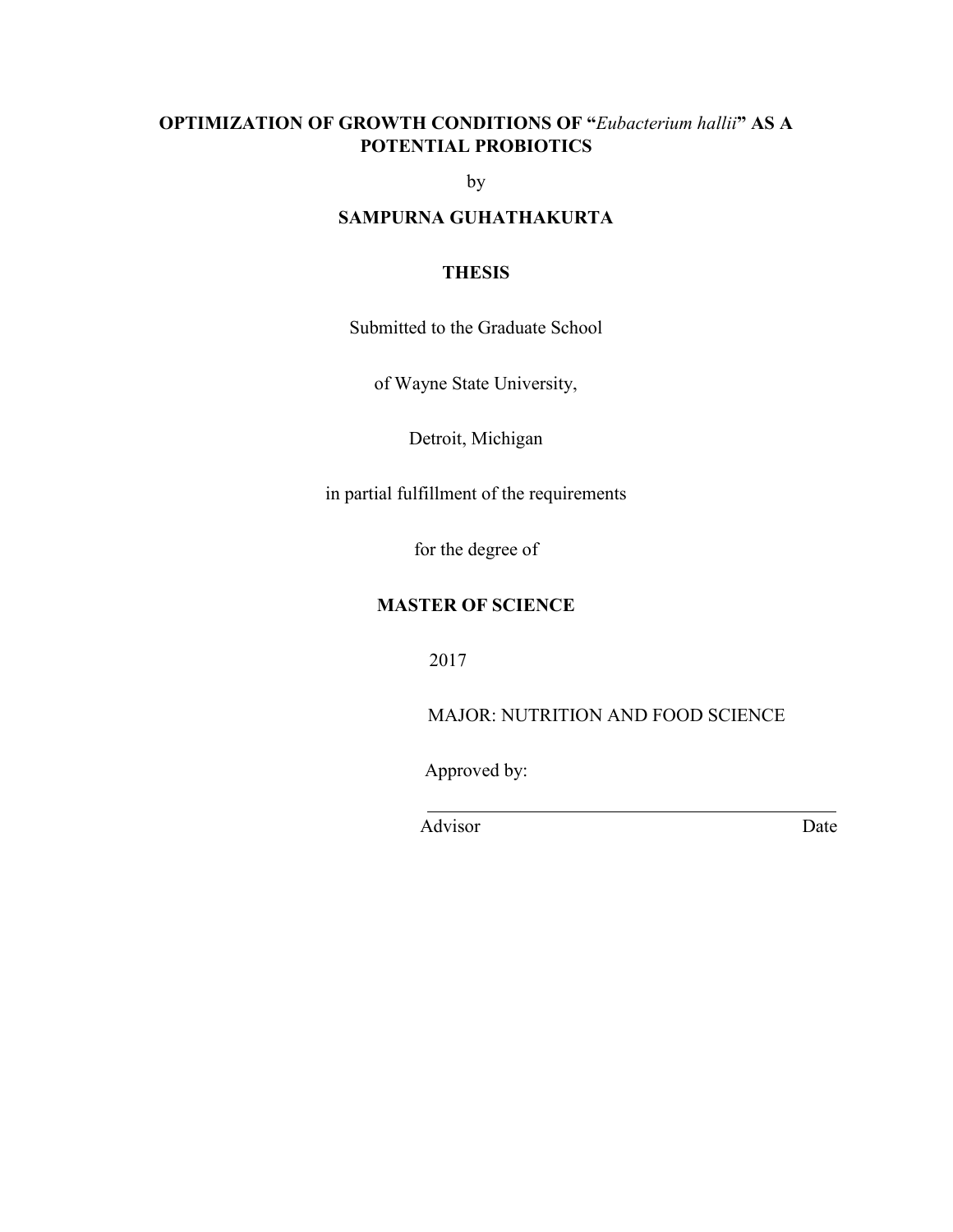# **© COPYRIGHT BY SAMPURNA GUHATHAKURTA 2017 All Rights Reserved**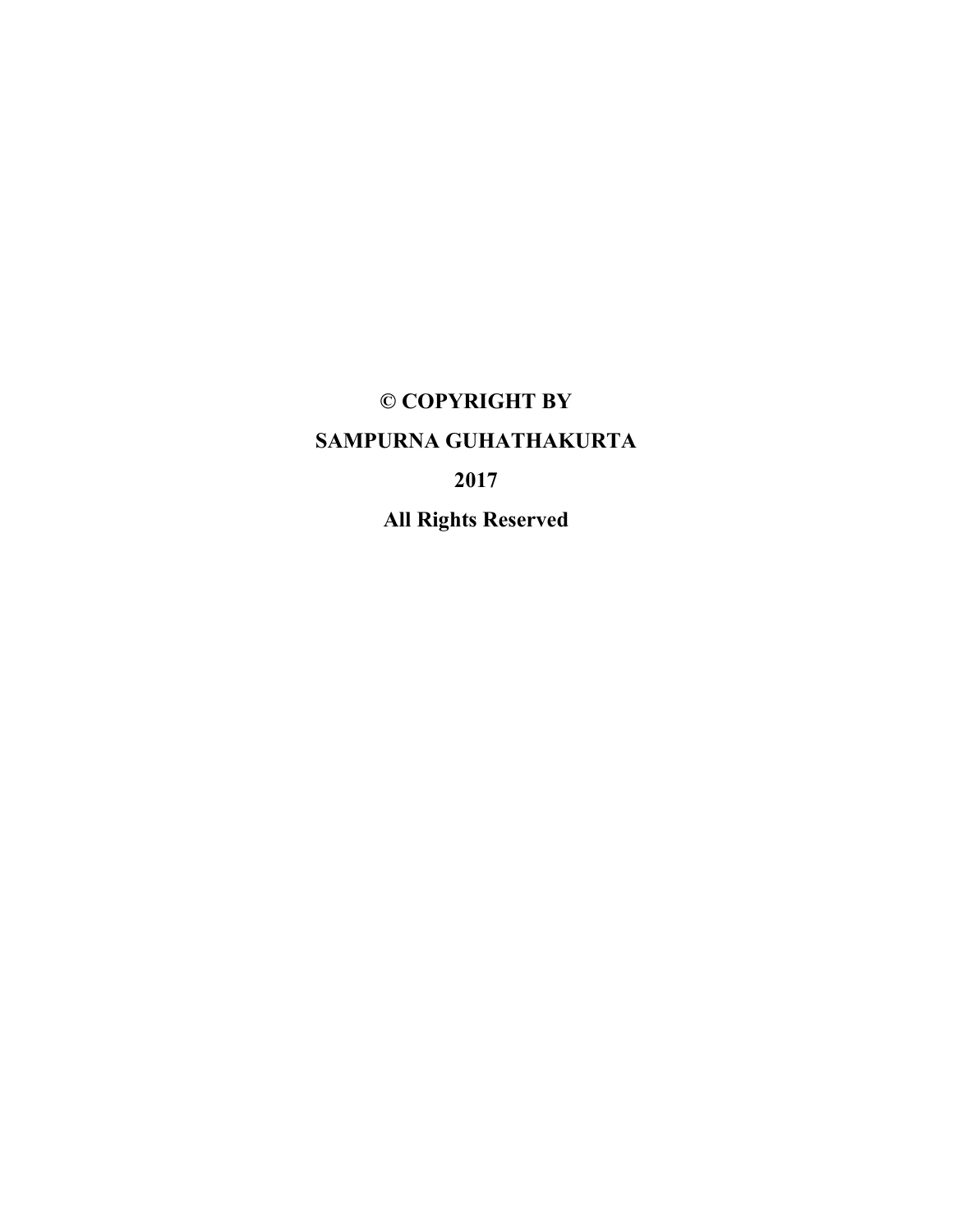# **DEDICATION**

I dedicate my thesis work to my parents Shri Jyotirmoy Guhathakurta and Smt Mita Guhathakurta for constantly encouraging me and being the only source of my strength throughout this entire program.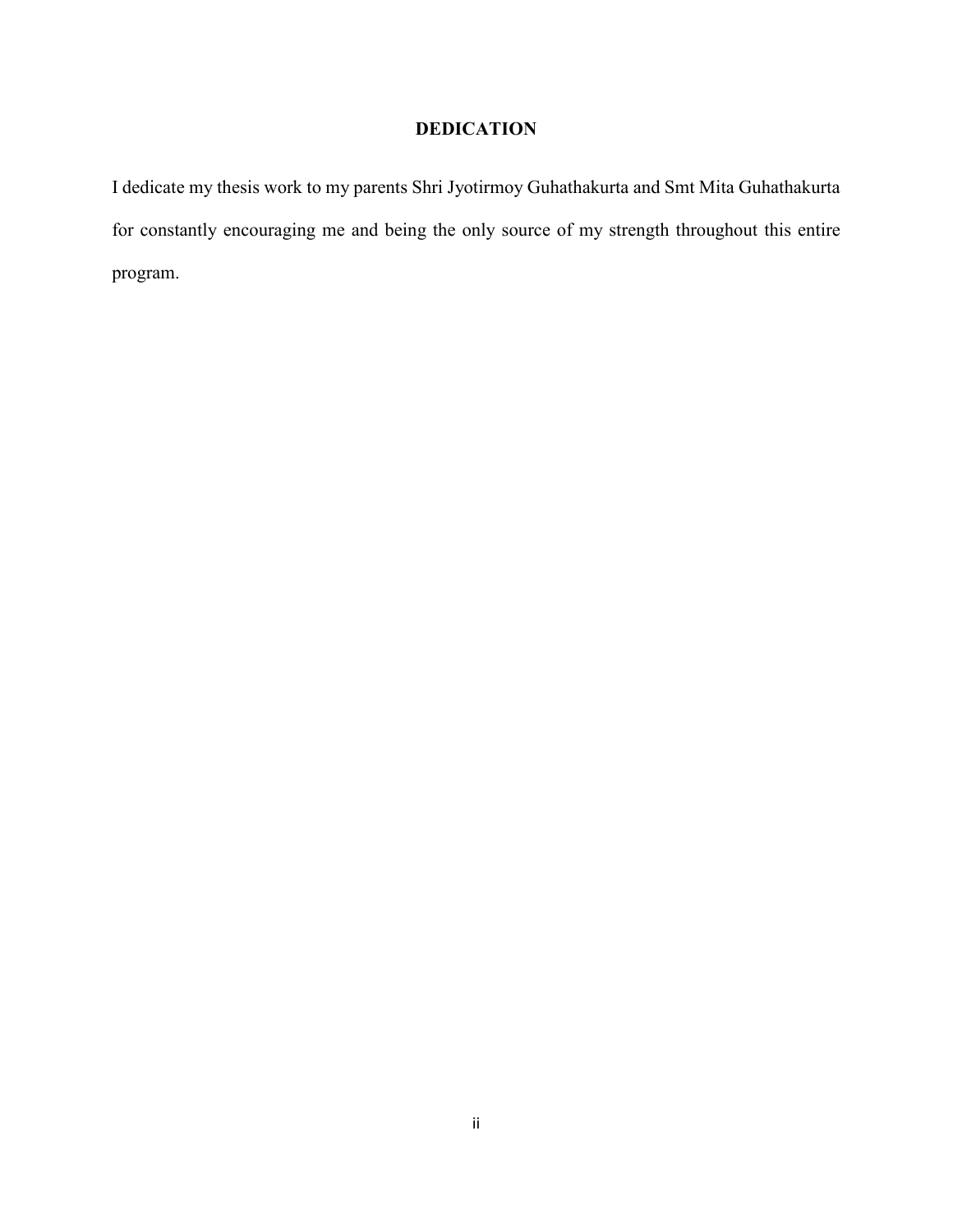#### **ACKNOWLEDGEMENT**

I feel privileged to avail this opportunity to extend my sincerest thanks to my supervisor Dr. Kequan Zhou, for his valuable guidance, support, encouragement, whole hearted cooperation throughout the duration of this thesis work. I am truly grateful for his unwavering support without which this wouldn't have been possible. I wish to express my sincere gratitude to Dr. Ahmad Heydari and Tonia Reinhard for serving in my graduate committee.

I am also grateful to my mentor Wenjhun Zhu for aiding me in carrying out the project. I would also like to thank my colleagues Linjin Liu, Jiarun Cui, Qing Ai for helping me whenever needed. I convey my sincere thanks to Paba Edirisuriya for her constant guidance and persistent help in my dissertation.

I am also grateful to all the academic and non-academic staff, Department of Nutrition and Food Science at Wayne State University for their endless support and kindness to carry out my project.

It is my obligation to thank my beloved mother and father who have supported me morally and financially during my most difficult time for encouraging me towards the successful completion of my project.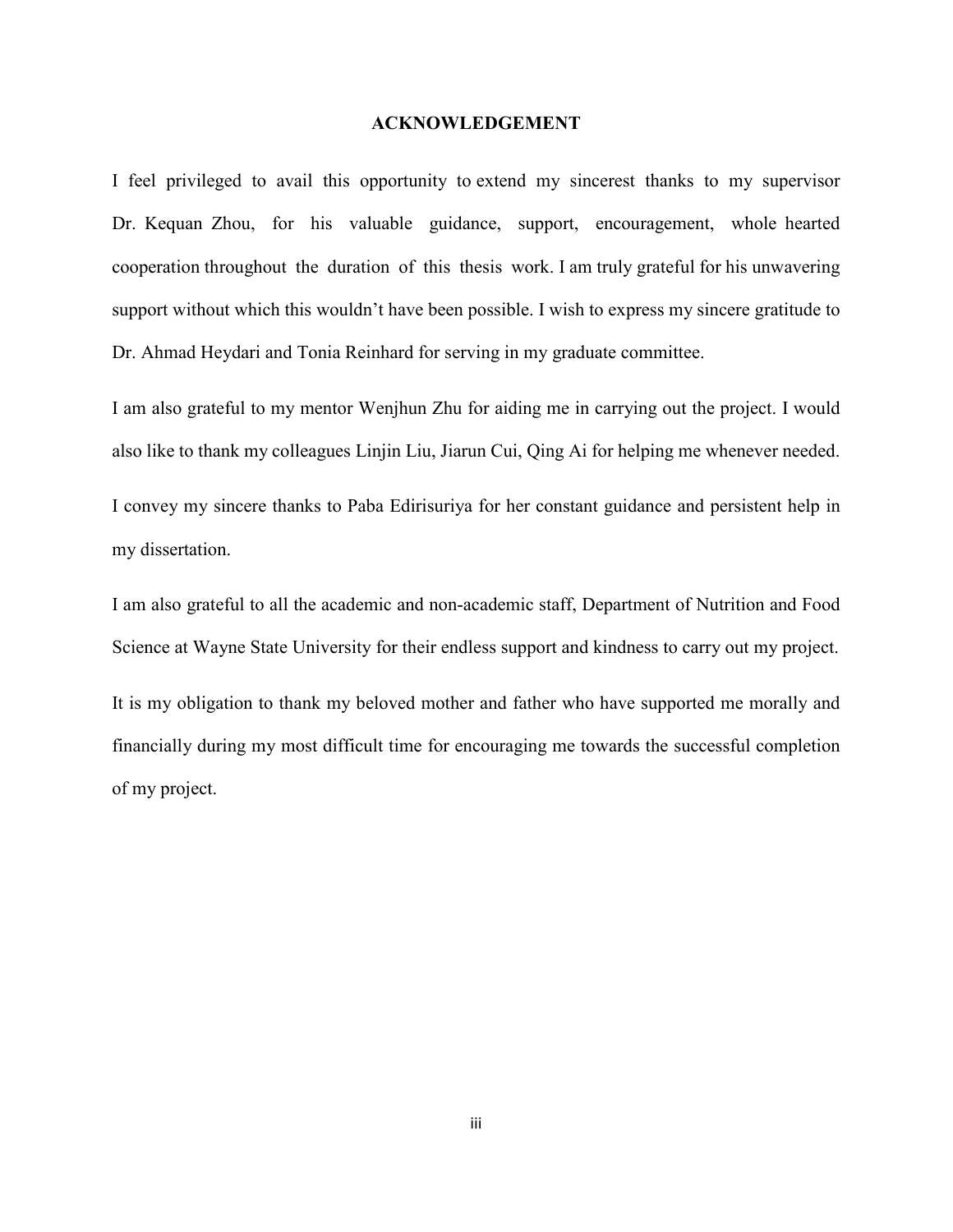# **TABLE OF CONTENTS**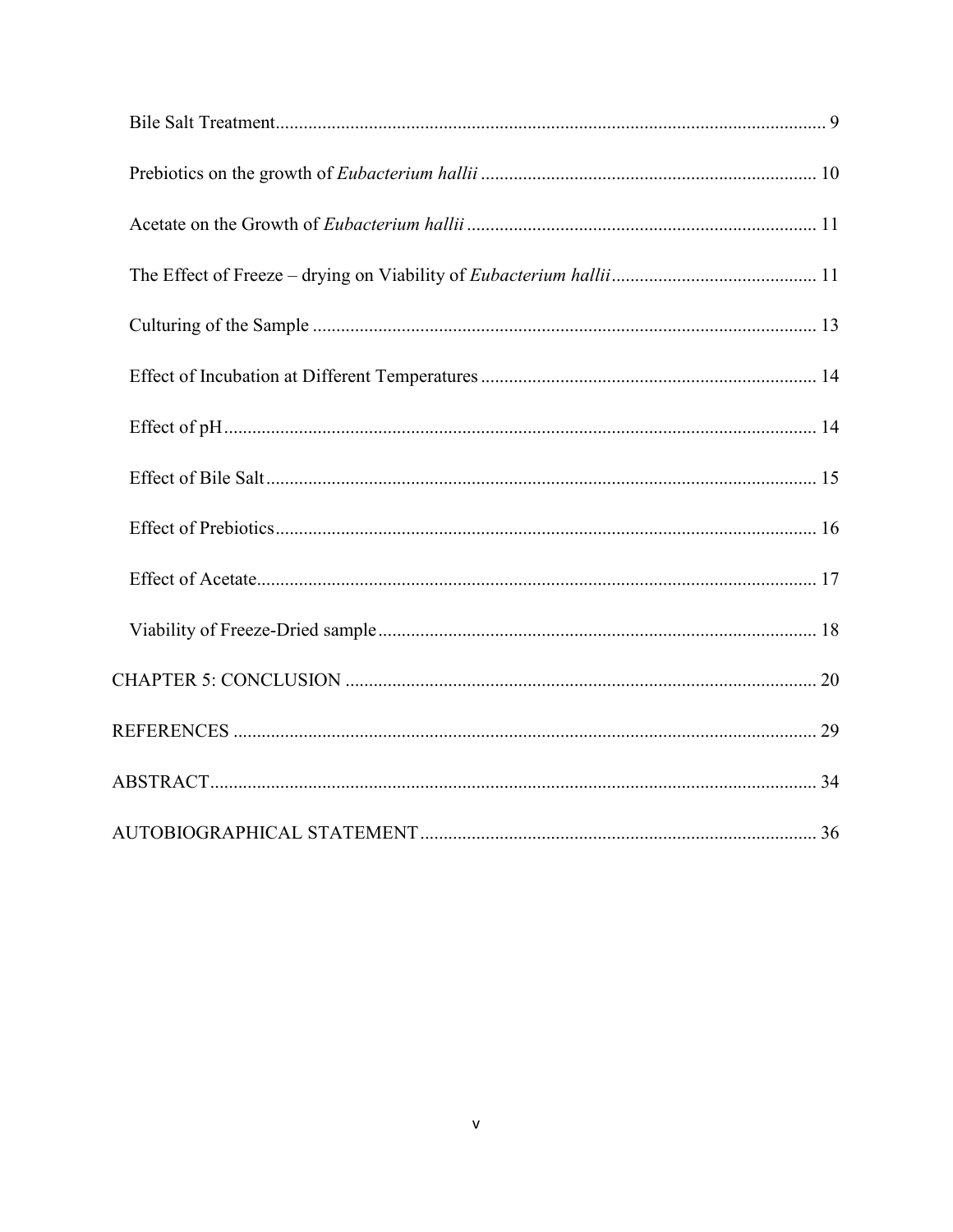# **LIST OF TABLE**

|--|--|--|--|--|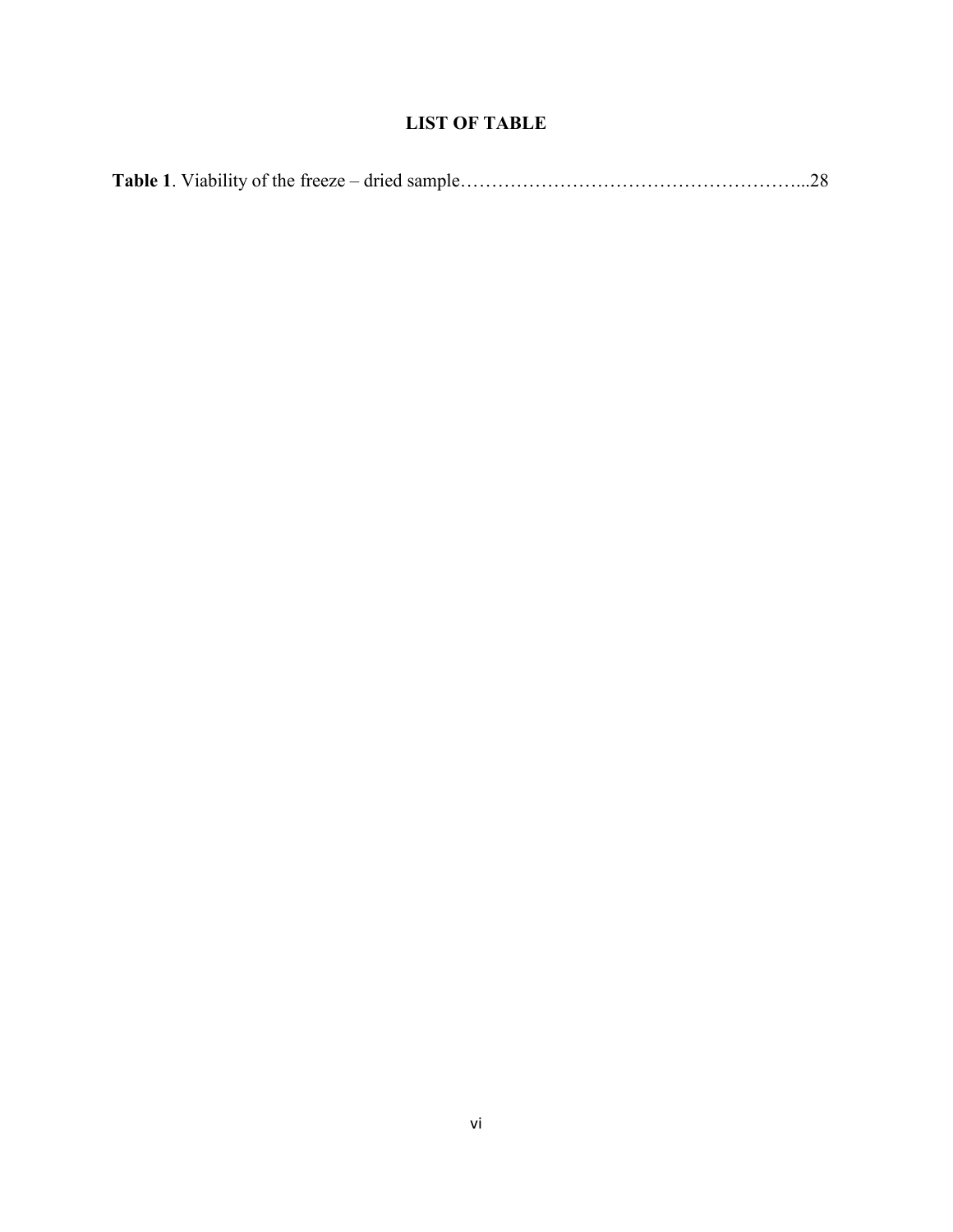# **LIST OF FIGURES**

| Figure 1. Graphical representation of turbidity exhibited by Eubacterium hallii at 25°C, 37°C,          |
|---------------------------------------------------------------------------------------------------------|
|                                                                                                         |
| Figure 2. Effect of different pH on <i>Eubacterium hallii</i> over 1200 min of time with the            |
| absorbance being plotted on the x-axis which shows the growth of this strain of <i>Eubacterium</i>      |
|                                                                                                         |
| Figure 3. Effect of different bile salt concentration on <i>Eubacterium hallii</i> . The optimum growth |
| was observed in the spectrophotometer at 595 nm over 1200 minutes of time with absorbance on            |
| the x-axis showing the growth of <i>Eubacterium hallii</i> under five different bile salt               |
|                                                                                                         |
| Figure 4. Line graph showing effect of different prebiotics on <i>Eubacterium hallii</i> over 18 hours  |
|                                                                                                         |
| Figure 5. Bar graph showing the effect of different prebiotics on <i>Eubacterium hallii</i> with the    |
| absorbance being recorded by turbidity meter over 12 hour period of time26                              |
| Figure 6. Effect of different acetate concentrations on Eubacterium hallii over a 700 minutes of        |
| time period. The x-axis represent the absorbance which indicates the growth of the strain27             |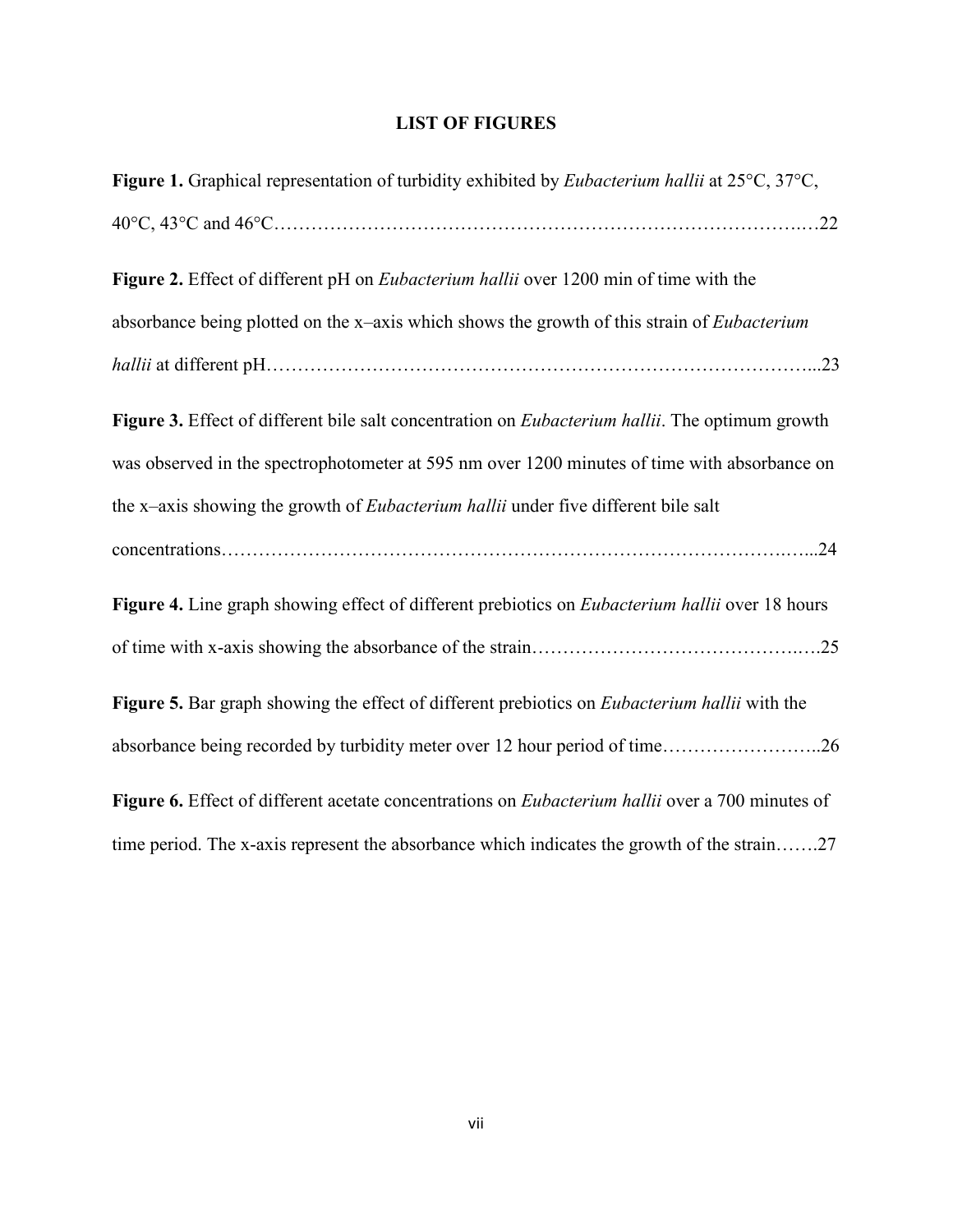#### **CHAPTER 1: INTRODUCTION**

#### 1. **General view of probiotics**

The concept of probiotics comes from the substances which are secreted from one microorganism and stimulates the growth of another microorganism. In spite of the fact that a lot of research has been done on probiotics, there remains much portions to be learned. Probiotics are generally the live bacteria and yeasts which are beneficial for human health, specifically digestive system. This term became common after 1980s. As our body contains both good and bad bacteria, probiotics are generally known as the "good" bacteria because they keep our gut in healthy condition (1).

Probiotics contain a large variety of microorganisms, the most common bacteria falls into groups called Lactobacillus and Bifidobacterium. Lactobacillus and Bifidobacterium are considered beneficial for certain nervous system disorders (*B. longum, B. breve, B. infantis, L. helveticus, L. rhamnosus, L. plantarum* and *L. casei*) (2) .

Nobel laureate Elie Metchnikoff known as the "father of probiotics" was the first person to suggest the possibility of expanding the gut with this "useful" or "good" microflora in the early  $20<sup>th</sup>$ century. It was during that time in early  $20<sup>th</sup>$  century, when milk was fermented with lactic-acid bacteria prohibited the growth of proteolytic bacteria produced by the lactose fermentation because of low pH. Metchnikoff suggested that ingestion of fermented milk would help increase the intestine with the beneficial lactic acid bacteria and decrease the pH of intestine (3).

Lactic acid bacteria were first discovered by Pasteur in 1857. Their isolation from rancid milk was reported in 1878 by Lister.

Bifidobacteria was first discovered by Henry Tissier in 1889 which was obtained and isolated from a breast-fed infant. The bacteria isolated was initially named as *Bacillus bifidus communis* and it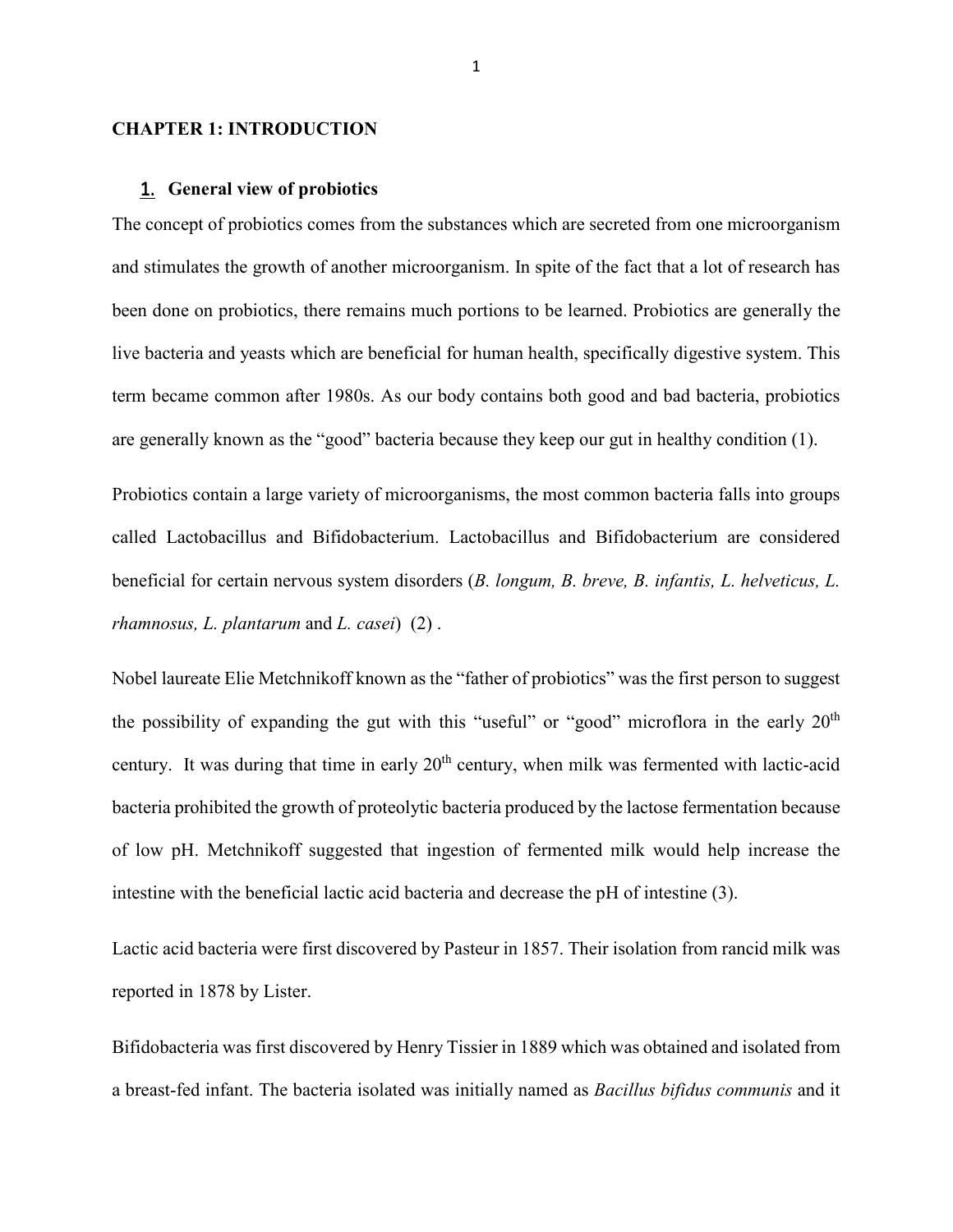was renamed later on to the genus *Bifidobacterium*. Tissier also observed that bifidobacteria are found to be dominant in the gut-flora of breast feed babies and it helps in treating diarrhea in infants (4).

The first stable cultures of *Lactobacillus casei* strain Shirota were made in 1930 by Dr. Minoru Shirota.

Probiotics are effective for the treatment of a number of complications such as hypertension, cholesterolemia, diarrhea, eczema, inflammation, inflammatory bowel disease, irritable bowel syndrome, lactose intolerance, urinary tract, helicobacter pylori, necrotizing enterocolitis etc (5).

*Eubacterium hallii* is considered as the common gut microbe that contributes to intestinal propionate formation.

The bacterium belongs to the genus of the groups of Gram-positive in the family of Eubacteriaceae. These bacteria are represented by a rigid cell wall. They are non - motile.

*Eubacterium hallii* has been used in pharmaceutical, food, and feed industry. For instance, it has been used as a remedy in treating complications related to insulin resistance like dyslipidemia, type 1 diabetes mellitus, Cushing's syndrome, endocrine diseases, etc (6).

*Eubacterium hallii* is a human gut microbe with an adaptable usage of carbon sources. It can produce butyrate by consuming either glucose, acetate or lactate. When grown in presence of glucose, it produces equimolar amounts of butyrate. As butyrate is important for the gut microbiota, therefore they have effects on immune system. It has the potential to impact the metabolic balance between host health and host homeostasis. This saying is with respect to the intestinal metabolic balance because of its ability to utilize and produce lactate. It is normally present in human feces in concentrations normally upto  $\leq$  3 mmol liter<sup>-1</sup>. The concentrations can

2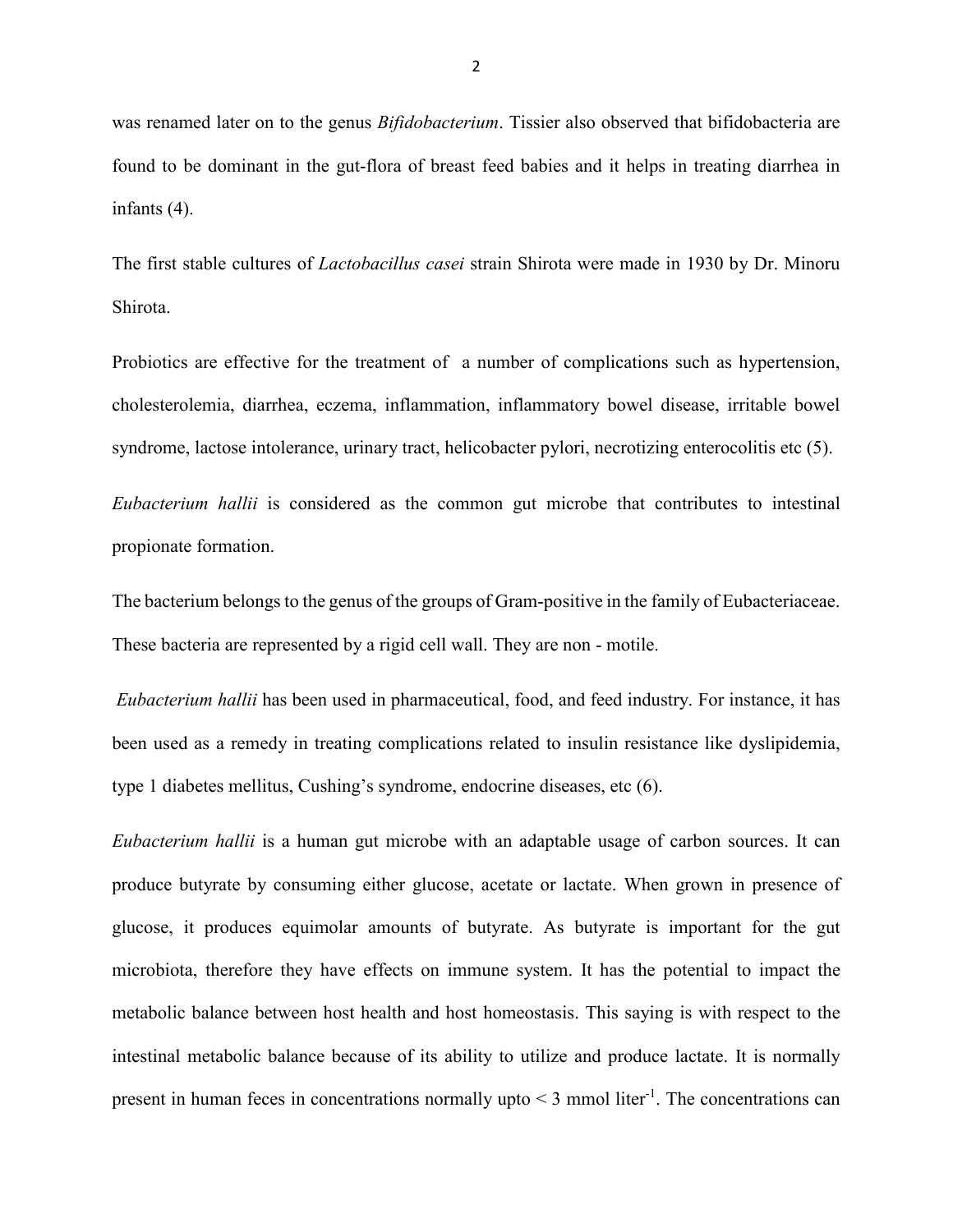be up to 100 mmol liter<sup>-1</sup> if there is gut disorder like Ulcerative Colitis. *E. hallii* is capable of utilizing glycerol and leads to the formation of propanol, propanal, and propionate. It also forms butyrate from glucose but does not grow on or utilize more complex oligo and polysachharides. It has the capability of metabolizing glycerol to 3-hydroxypropionaldehyde forming reuterin. Reuterin has antimicrobial action against Gram Positive and Gram Negative bacteria, fungi, and yeast. This bacteria also has the ability to impact the ratios of acetate and lactate and of butyrate and propionate because they consume acetate and lactate, producing butyrate and propionate. Propionate is considered as the precursor for gluconeogenesis which helps in health promotion and influences various cell differentiation. Propionate and butyrate are considered important in maintaining homeostasis as it impacts the immune system thus rendering *Eubacterium hallii* beneficial for human health (7).

## **2. Factors affecting the growth of probiotics:**

#### **2a. Prebiotics**

Prebiotics are non-digestible carbohydrates that can selectively promote the growth of gut probiotics. The most commonly known prebiotics are Fructans, Inulin, Fructo-oligosachharides (FOS), Galacto-oligosachharides (GOS). It moves through the digestive tract until it reaches the (probiotic) in the colon. Thus, prebiotics are commercially extracted out and produced from fruit and vegetables. To be precise, they are formed by the hydrolysis of polysaccharides from starch or dietary fibers. Prebiotics gives a feeling of fullness and helps to reduce blood sugar because of the non – digestible sugars; it also gives a calming effect to diseases like ulcerative colitis, colon cancer, inflammatory bowel disease, and acute infections (8).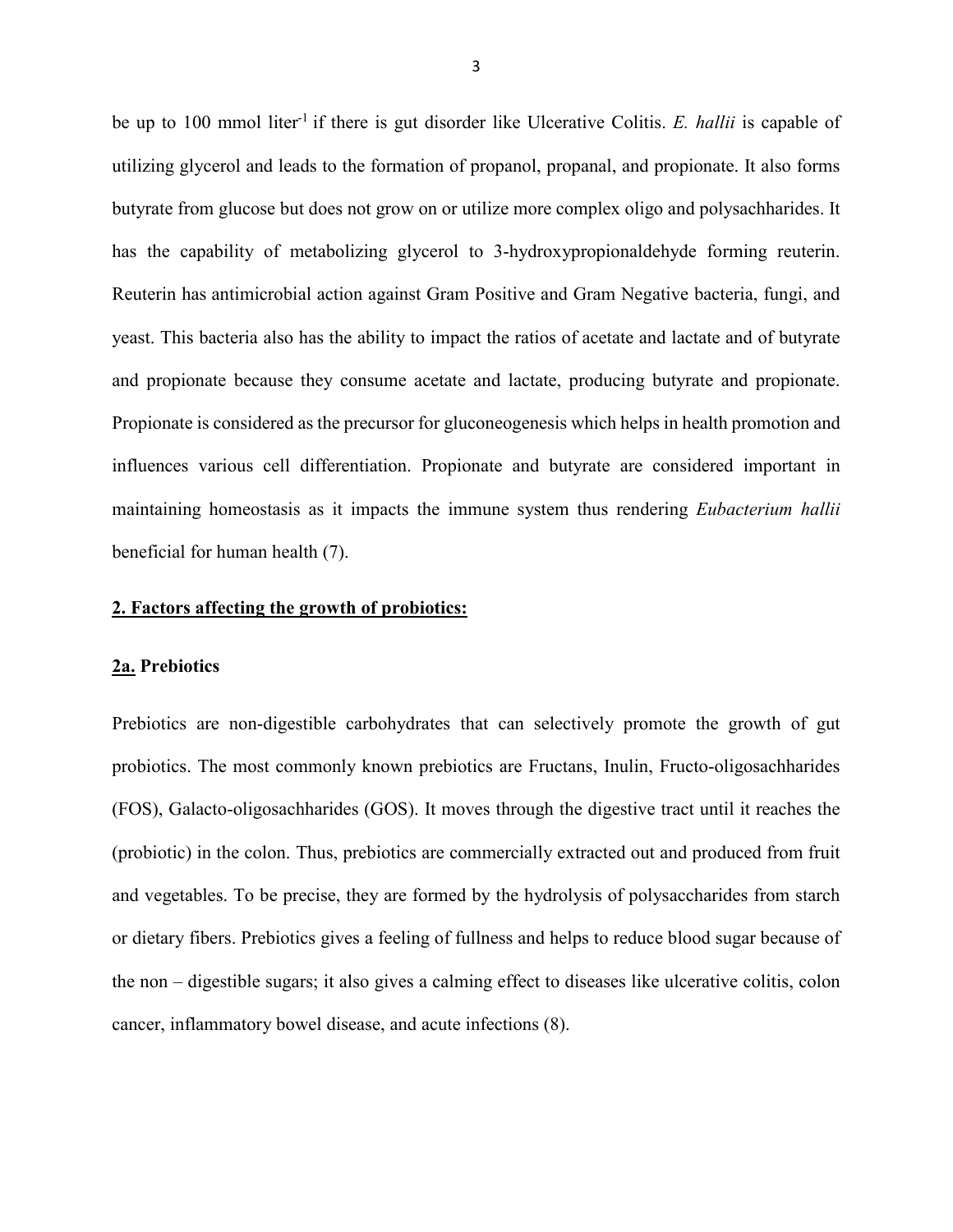# **2b. pH**

Probiotics and pH are said to balance the gut. Probiotics are mainly related to a healthy digestive system and they help to conserve a beneficial pH balance in the gut. The lactic acid made by the lactic acid bacteria along with its other products like bacteriocins and hydrogen peroxide helps to maintain a healthy pH and inhibits the growth of harmful bacteria. The fermented food and the Lactobacillus Bulgaricus (LABs) in probiotic exist better due to the pH buffering effect, particularly in fat. Humans produce 2.5 liters of gastric juice on a day in a regular basis and fasting gastric pH is 1.5 which extends to about pH 3 and pH 5 after feeding (9).

## **2c. Temperature**

Temperature plays a very important role in the growth and stability of probiotics. High heat can destroy the growth of these organisms. Cold air is not suitable for growth and survival of the bacteria, as well as having less moisture. The temperature range for the growth of probiotics ranges from approximately 37°C to 40°C, but for most probiotics the optimum temperature for growth is  $37^{\circ}$ C (10).

### **2d. Atmosphere**

Probiotics are mostly anaerobic microorganism and most probiotics grow best under anaerobic gas moisture containing Nitrogen, CO2, and H2. Without the gut microflora, the human body wouldn't be able to use up the undigested carbohydrates because some of the gut flora contain enzymes that human cells do not have in order to break down certain polysaccharides. Probiotics ferment carbohydrates into short chain fatty acids (SCFAs) by saccharolytic fermentation (11).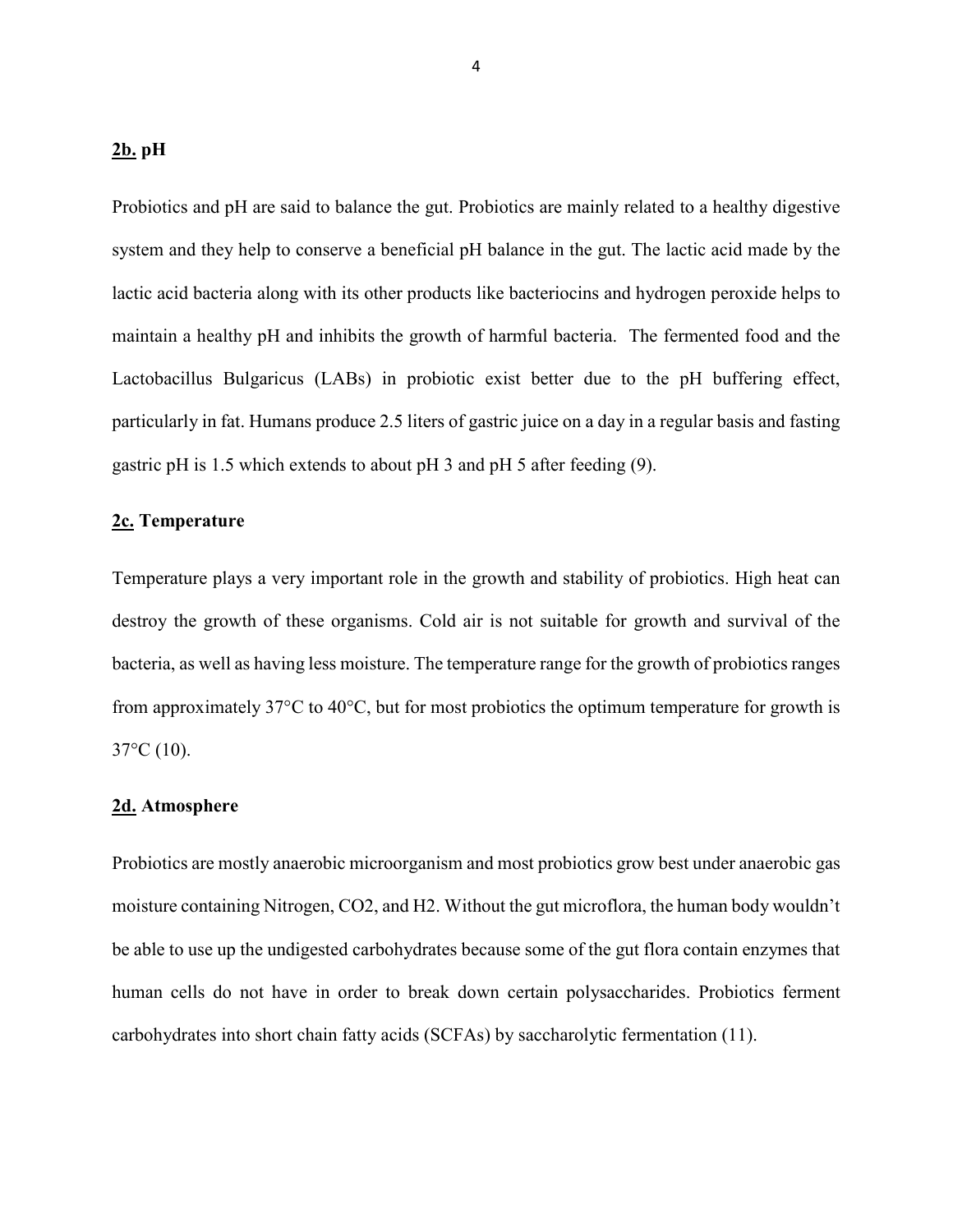Gases and organic acids, like lactic acid, are also produced by saccharolytic fermentation. They produce acetic acid which is used by muscle, propionic acid aids the liver in producing ATP, and lastly they produce butyric acid which provide energy to gut cells which might prevent cancer. The gut flora also synthesizes certain vitamins like biotin and folate which help in absorbing dietary elements.

#### **2e. Short Chain Fatty Acid**

Short chain fatty acids (SCFA) are also known as volatile fatty acids which has aliphatic tail of less than six carbon atoms. SCFA mainly include acetate, propionate and butyrate. SCFAs are obtained when dietary fiber is fermented in the colon. It promotes weight loss and various other health benefits. SCFAs promote better growth of probiotics. SCFA influences the blood flow of colon and uptake of electrolytes. It has been seen that large bowel SCFA are enlarged by carbohydrates (12) (13) (14).

#### **2f. Bile Salt**

The normal human GI tract is complex and has a large variety of microbial population. As a result, the microbes present in the gut gives a large range of metabolites from big molecules that host enzymes cannot convert. The two main types of molecules are cholesterol and bile acid. Bile is an aqueous solution of yellow-green color which is mainly composed of bile acid, cholesterol, phospholipids, and pigment biliverdin. Bile acids are obtained from cholesterol in the liver. Cholesterol is reduced to coprostanol and little amounts of coprostanone. The bile salt conversion occurs mainly via oxidation, conjugation, epimerization of hydroxyl groups at C3, C7 and C12, 7 dehydroxylation, desulfation and esterification. The steroids which include cholesterol and bile salts are commonly exposed to the gut microbiome. They undergo microbial metabolism.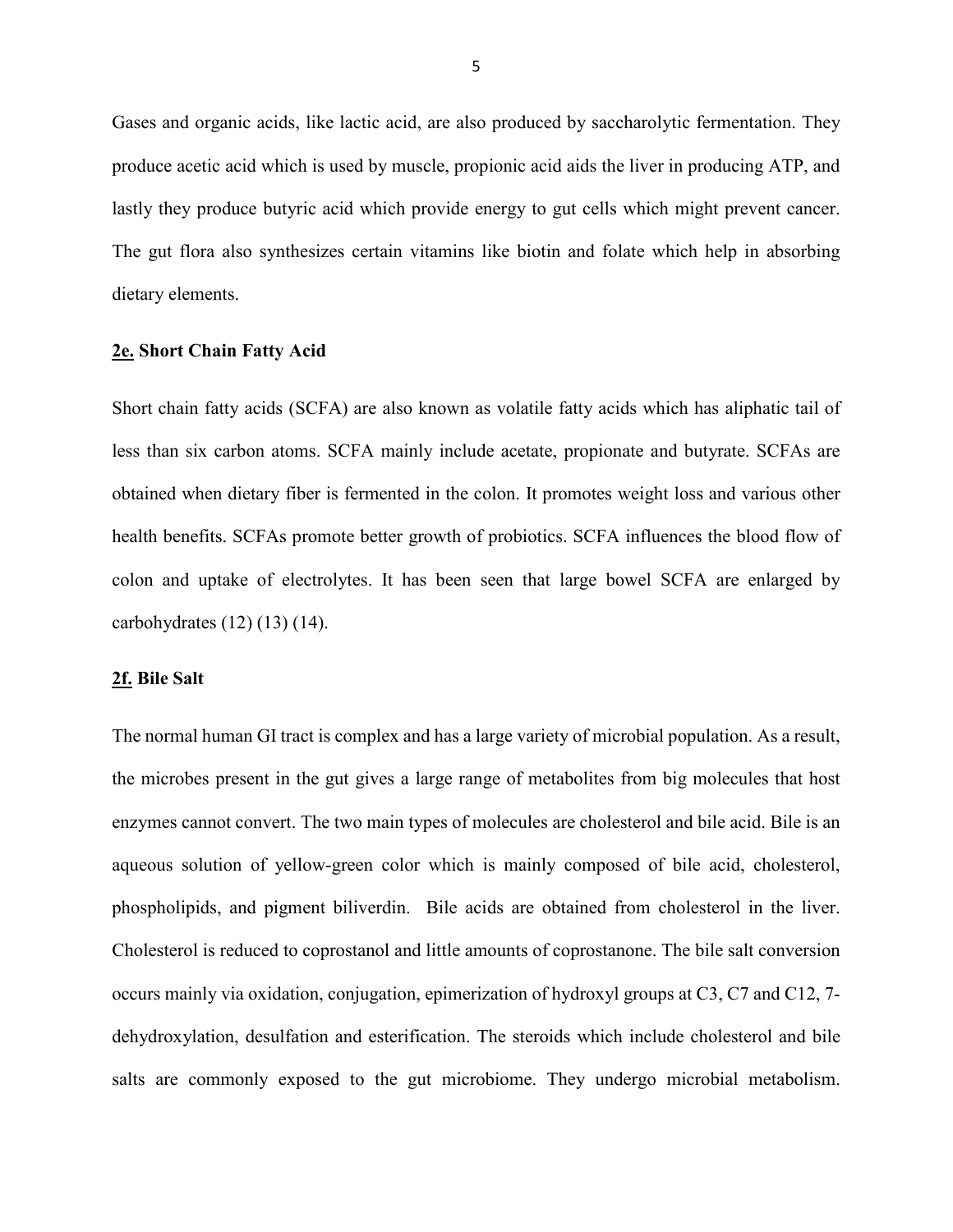Cholesterol is generally obtained from the diet in liver and other tissues. Bile works as a biological detergent which emulsifies lipids, thus helping in digestion of fat. This detergent property exhibit antimicrobial activity. On a regular day, approximately 5% of the total pool of bile acid escapes epithelial absorption (15) (16) (17).

# **2g. Freeze Drying or Lyophilization of Probiotics**

Freeze drying is widely used nowadays in the food industry to assimilate probiotics and make probiotic formulations in food products although the viability of the freeze-dried product containing probiotic is largely affected during storage and processing. But, these freeze-dried probiotics are conserved by adding cryoprotectants, which increases the survival of the cells during storage as well as processing of the food (18).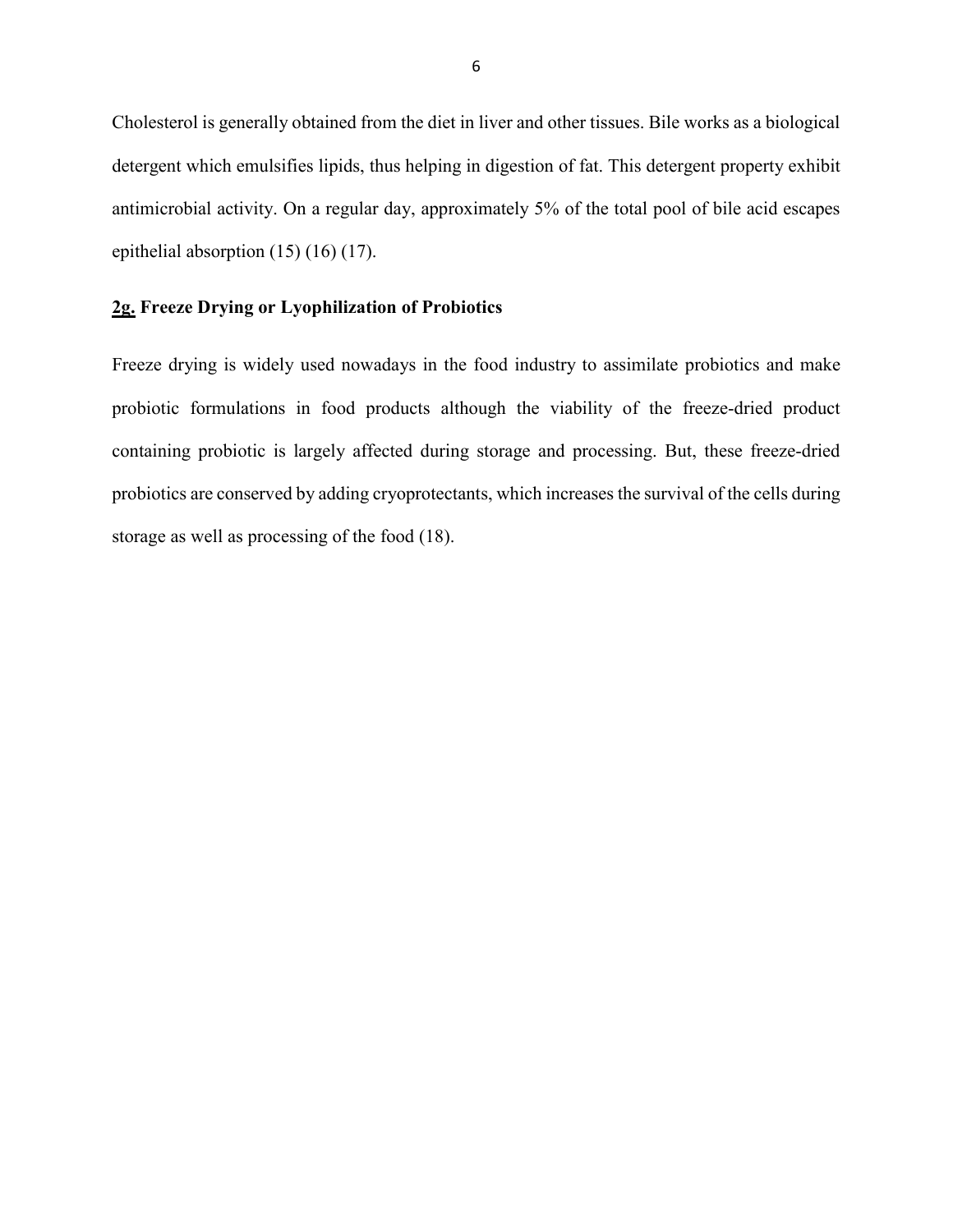# **CHAPTER 2: OBJECTIVE**

The main objective of this study is to determine the optimum growing conditions of *Eubacterium hallii* for future development as a potential probiotics.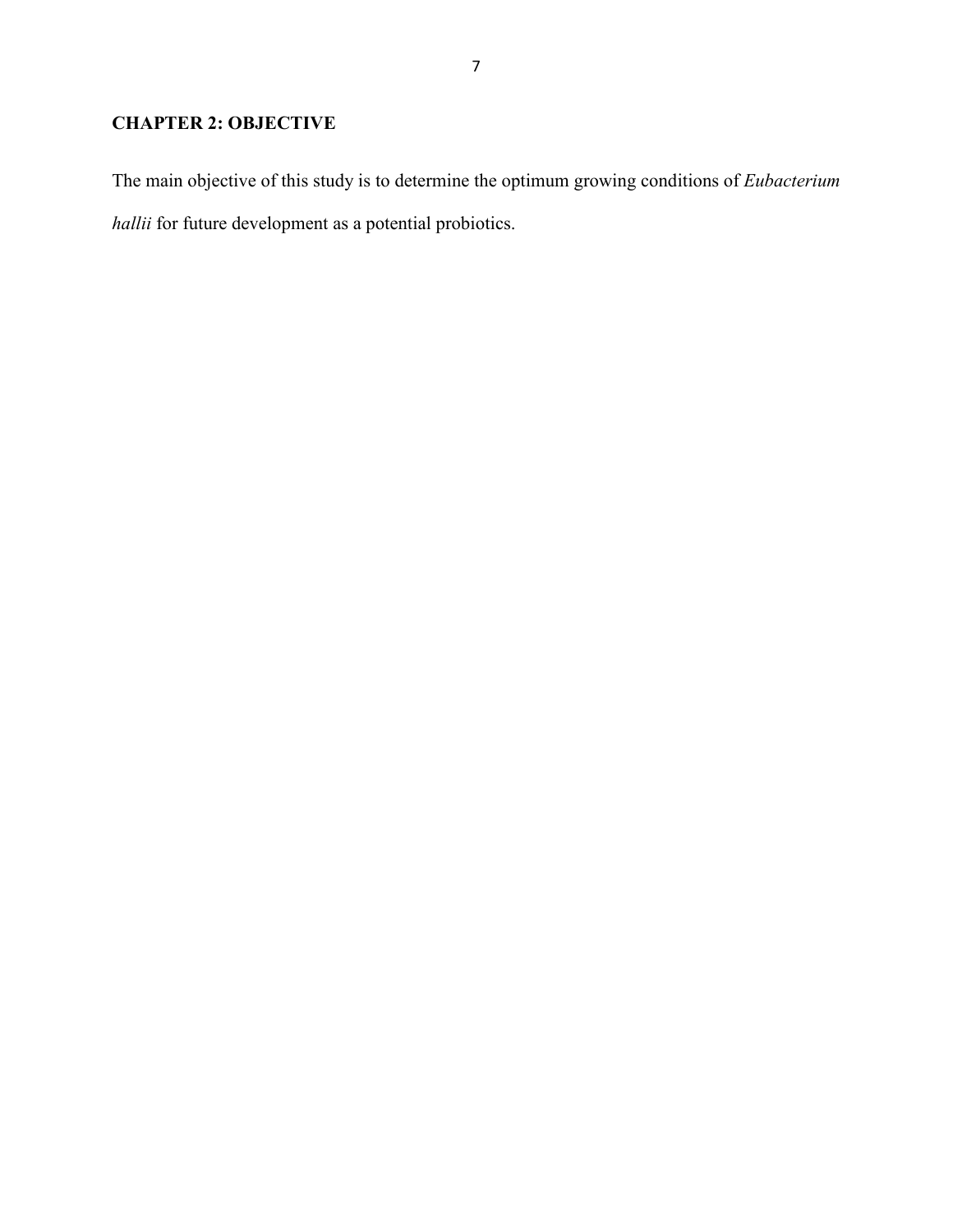#### **CHAPTER 3: MATERIALS AND METHODS**

## **Sample Collection**

The sample *Eubacterium Hallii* was obtained from *Eubacterium hallii* Holdeman and Moore (atcc<sup>®</sup> 27751<sup>™</sup>) ATCC. The strain which was used is VPI B4-27 (DSM3353). It was kept frozen at -80°C or colder and freeze dried at 2°C to 8°C.

# **Culturing of the Sample**

In order to optimize the optimum growth conditions for this strain, culturing of the bacteria was performed. The sample was cultured by preparing 1869 PRAS-PYG media without tween 80 under anaerobic gas mixture 80% N2, 10%CO2 and 10%H2. After adding the gas mixture tween 80 was added before autoclaving. The media contained peptone (5.0gm), tryptone (5.0gm), yeast extract (10.0gm), 0.025% resazurin (4.0ml), salt solution(40.0ml), hemin solution (10.0 ml), Vitamin K1 solution (0.2ml), glucose (10.0g), tween 80 (0.25ml), L-cysteine (0.5g) in 945.55ml of distilled water. From the autoclaved media, 9 ml of media was transferred into hungate tubes by 10 ml pipettes under the same gas mixture. 0.2 ml of bacteria cultures was inoculated in the tubes. Five tubes were prepared to check the stability and growth of the bacteria. Duplicates were prepared to confirm the growth. Then the tubes were kept in incubators, one at 37°C (New Brunswick Scientific, Excella E24 Incubator Shaker Series) and one at 40°C (Quincy Lab, inc. Chicago IL 60639, Model 10-180) and rest like 43°C and 46°C were maintained at water bath. 25°C was the one at room temperature. The tubes were kept for 11 hours for growth. The turbidity was checked at 0 hour, 1 hour, 2 hours, 3 hours, 4 hours, 5 hours, 6 hours, 7 hours, 8 hours, 9 hours, 10 hours and 11 hours under turbidity meter.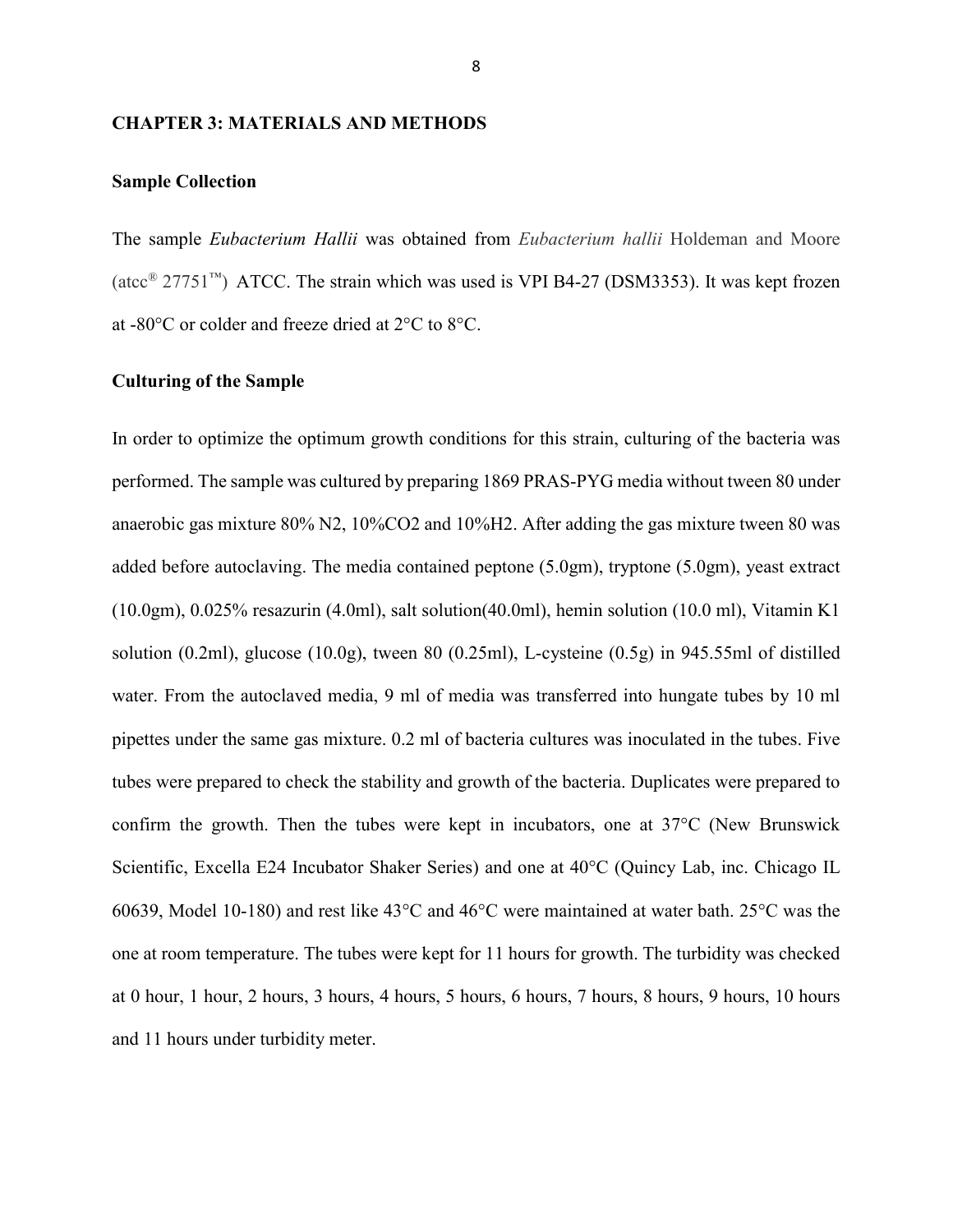#### **Temperature**

The optimum temperature for growth of *Eubacterium hallii* was observed. After culturing the tubes with the bacterial strain, two of the hungate tubes were kept in the incubator (New Brunswick Scientific, Excella E24 Incubator Shaker Series) at 37°C and 40°C incubator (Quincy Lab, inc. Chicago IL 60639, Model 10-180) respectively. The rest of them were kept in water bath to maintain temperatures at 43°C and 46°C respectively. Room temperature was kept at 25°C. Although, the optimum growth was obtained at 43°C, it also showed growth at 40°C.

#### **Determination of Optimum pH**

Tubes with bacterial strains were prepared and different pH values ranging from pH 7 to pH 2 were tested for this bacteria. 48 sterile micro well plate (Perkin Elmer) was used. pH ranges were adjusted by HCL in hungate tubes initially. Thereafter, inoculation was followed. Under anaerobic gas mixture, 0.9 ml of adjusted pH media with bacteria samples (24 h cultures) were added into the wells. Duplicates were prepared to confirm the reading. Control samples were prepared to confirm the growth. This whole process was done inside the anaerobic chamber (By PLAS LABS, Lansing, Michigan). It was then allowed to grow for 1 hour at 37°C (New Brunswick Scientific, Excella E24 Incubator Shaker Series). The plate was then put into the spectrophotometer (Perkin Elmer HTS 7000 Bio Assay Reader) at 595 nm for the absorbance reading and the spectrometric reading was observed for the optimum pH of the bacteria.

#### **Bile Salt Treatment**

Bile salt treatment was performed on the strain. Bile salt of concentrations  $0.01\%$  (w/v),  $0.05\%$  $(w/v)$ , 0.1%  $(w/v)$ , 0.2%  $(w/v)$  and 0.3%  $(w/v)$  was used. 48 sterile micro-well plate (Perkin Elmer) was used. Under anaerobic gas mixture, 0.9 ml of bile salt along with bacteria (24 h cultures) was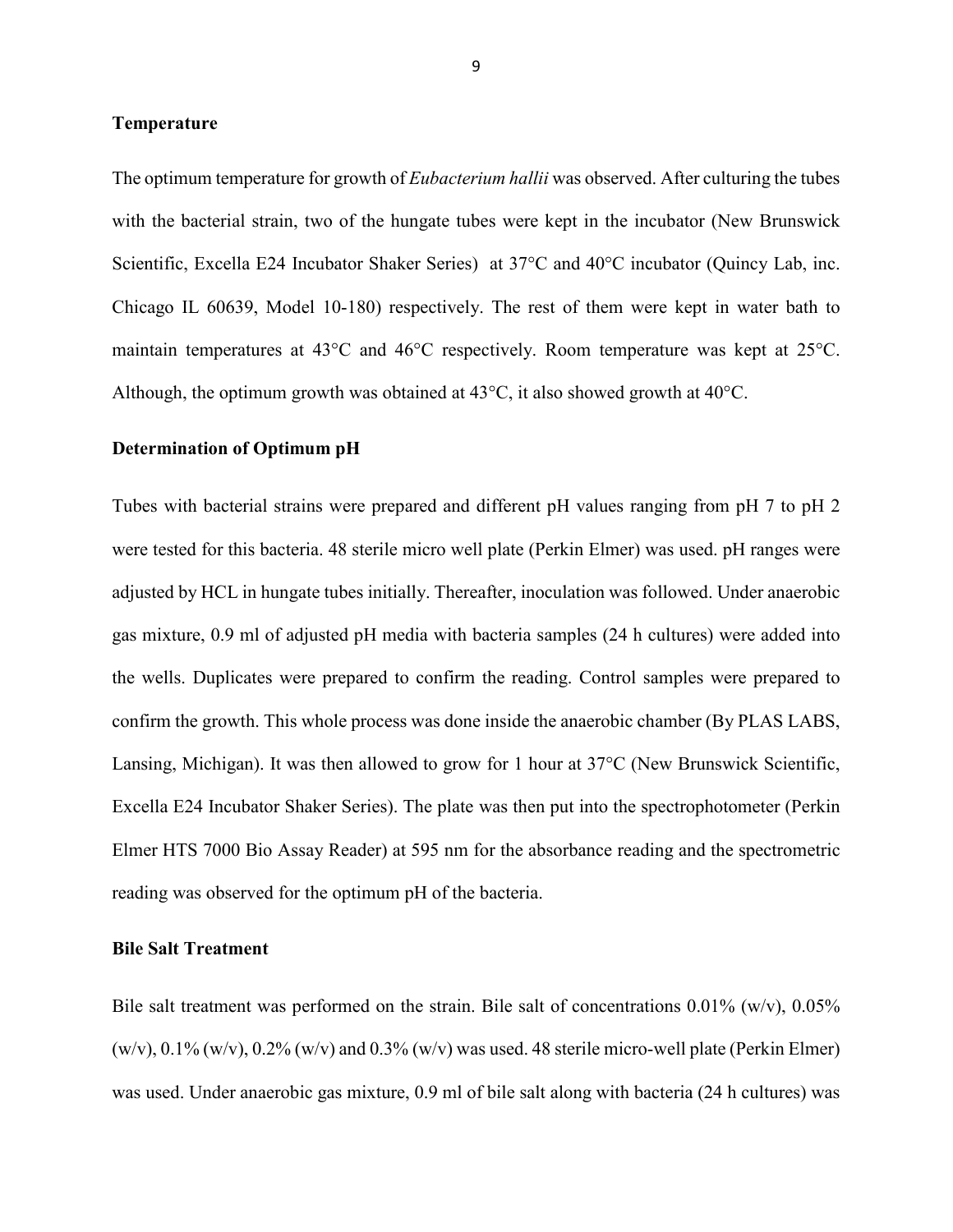put inside the wells. Similarly, a control was prepared in order to confirm the growth. A positive control was prepared to confirm growth in presence of bile salt. The plate was then allowed to grow for 1 hour at 37°C (New Brunswick Scientific, Excella E24 Incubator Shaker Series). The plate was then put into the spectrophotometer (Perkin Elmer HTS 7000 Bio Assay Reader) at 595 nm for the absorbance reading for  $19 - 26$  cycles which shows the growth of the bacteria. Spectrometric reading was observed for the optimum growth of the bacteria.

#### **Prebiotics on the growth of** *Eubacterium hallii*

There were ten types of prebiotics which were used for this study. The prebiotics are Isomaltooligosachharide (IMO), Guar Gum, Oligochitosan, Acacia Gum, Fructo-oligosachharide (FOS), Wheat Bran, Xylooligosaccharide (XOS), Citrucel, Benefiber, Gluco-oligosaccharide (GOS) and Psyllium. Each of the prebiotics was weighed and dissolved in water in respective centrifuge tubes. They were kept in a warm water bath until the prebiotics were dissolved completely. Then, these respective ten prebiotics were mixed with PYG media without glucose in hungate tubes. PYG media with bacteria without glucose and PYG media, bacteria along with glucose were used as a reference to compare the growth of ten different prebiotics. 48 sterile micro well plate (Perkin Elmer) was used. 0.9 ml of individual prebiotics were added into the wells from the tubes along with bacteria (24 h cultures) in an anaerobic chamber (By PLAS LABS, Lansing, Michigan). Duplicates were prepared to confirm the growth. It was then allowed to grow for 1 hour at 37°C (New Brunswick Scientific, Excella E24 Incubator Shaker Series). The plate was then put into a spectrophotometer (Perkin Elmer HTS 7000 Bio Assay Reader) at 595 nm for the absorbance reading for about 19-26 cycles, which shows the growth of the bacteria and the spectrometric reading of the prebiotic that influences the optimum growth of the strain.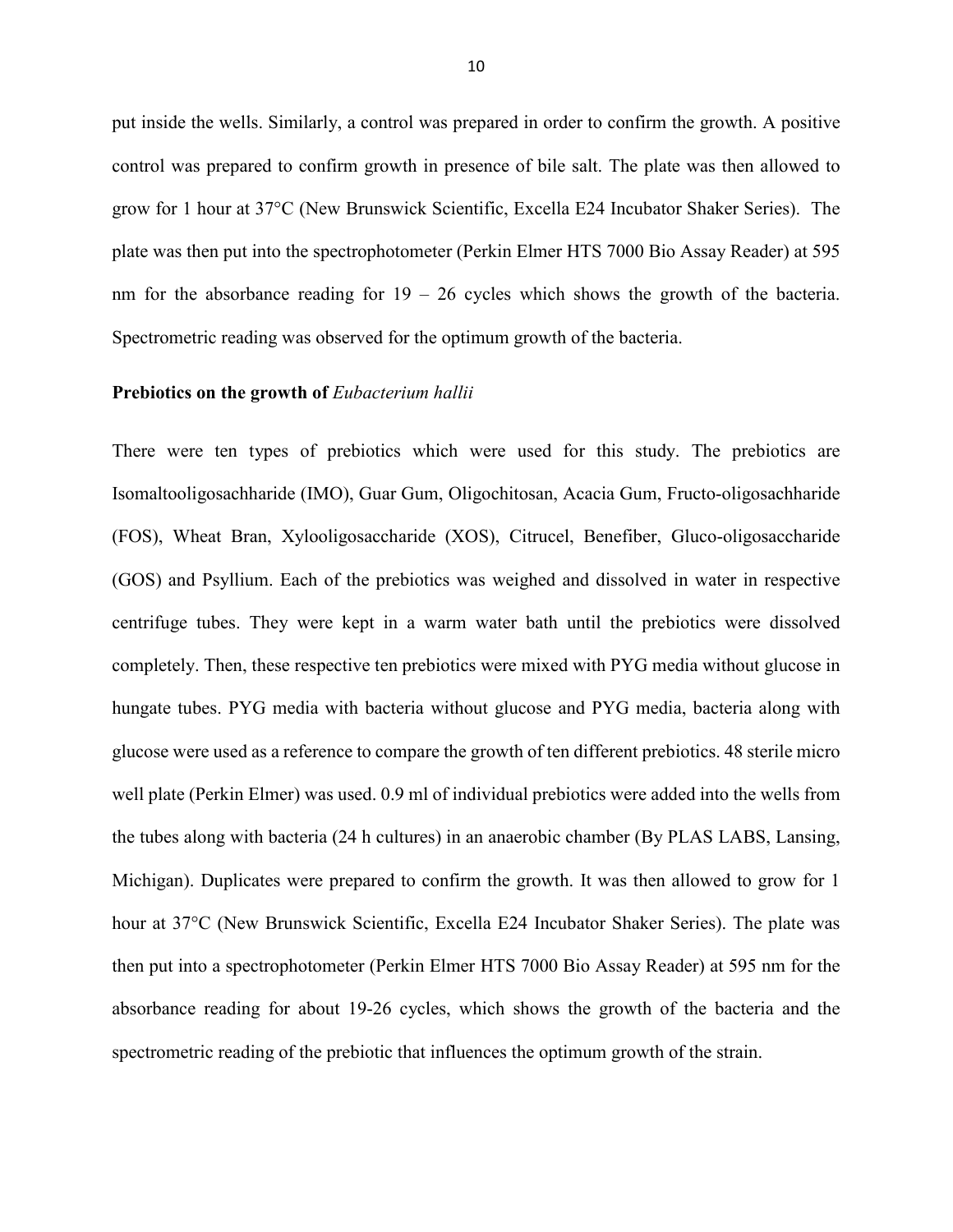#### **Acetate on the Growth of** *Eubacterium hallii*

The strain which was used for this study consumes acetate and produces butyrate; therefore, different concentrations of acetate were used for this study. 33mM, 66mM, 99mM and 132mM acetate concentrations were used to determine how the concentration of acetate benefits this bacterial strain. These different acetate concentrations were prepared under anaerobic condition in an anaerobic chamber (By PLAS LABS, Lansing, Michigan). Under the same anaerobic conditions 0.9 ml of different acetate concentrations were added in to the 48 sterile micro well plate along with bacterial strain (24 h cultures). Duplicates were prepared to confirm the growth. The plate was then allowed to grow for 1 hour at 37°C (New Brunswick Scientific, Excella E24 Incubator Shaker Series). The plate was then put into spectrophotometer (Perkin Elmer HTS 7000 Bio Assay Reader) at 595 nm for the absorbance reading for 19-26 cycles, which shows the growth of the bacteria. The spectrometric reading was obtained, which showed the optimum acetate concentration on the growth of *Eubacterium hallii*.

#### The Effect of Freeze – drying on Viability of *Eubacterium hallii*

For this procedure, the strain of *Eubacterium hallii* was freeze dried by the protocol mentioned here. After obtaining the cell mass, it was freeze dried at 2<sup>o</sup>C to 8<sup>o</sup>C. The viability of the freeze dried sample was studied. Two types of samples were prepared to check the viability. They were treated sample and control sample. Two hungate tubes were assigned for each of the group of samples. 0.05gm of freeze dried sample was measured aseptically in a centrifuge tube with a spatula. Thereafter, the samples were inoculated with 10ml of PYG media. The treated sample was exposed to normal air for 15 mins and then inoculated, whereas the control samples were inoculated in the anaerobic chamber (By PLAS LABS, Lansing, Michigan). After this, the tubes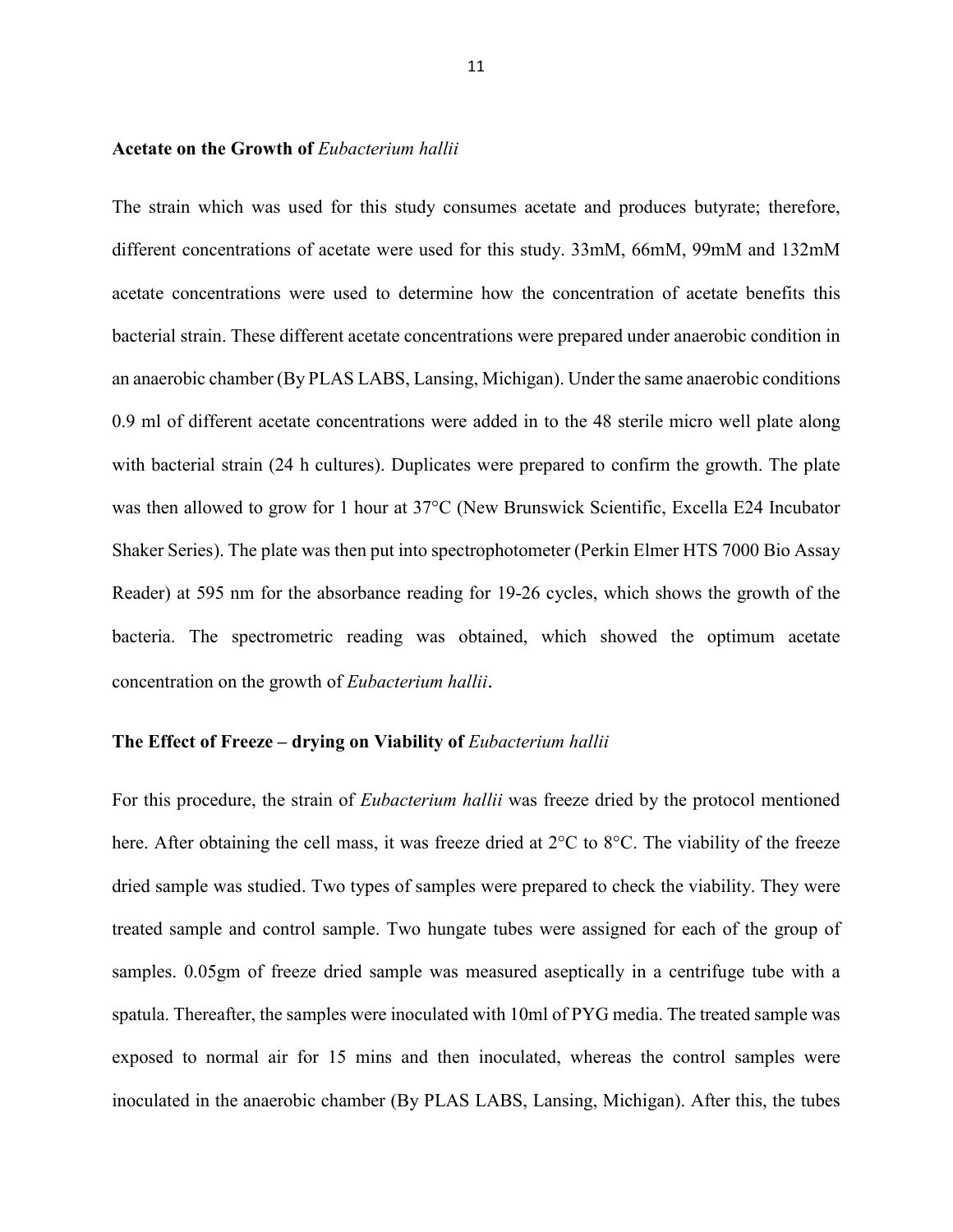were incubated at 37°C incubator (New Brunswick Scientific, Excella E24 Incubator Shaker Series). The turbidity was checked at regular intervals after 24 hours to confirm the viability of the cells and also to check whether the cells exposed to air were damaged by oxygen, as *Eubacterium hallii* is an anaerobic microorganism.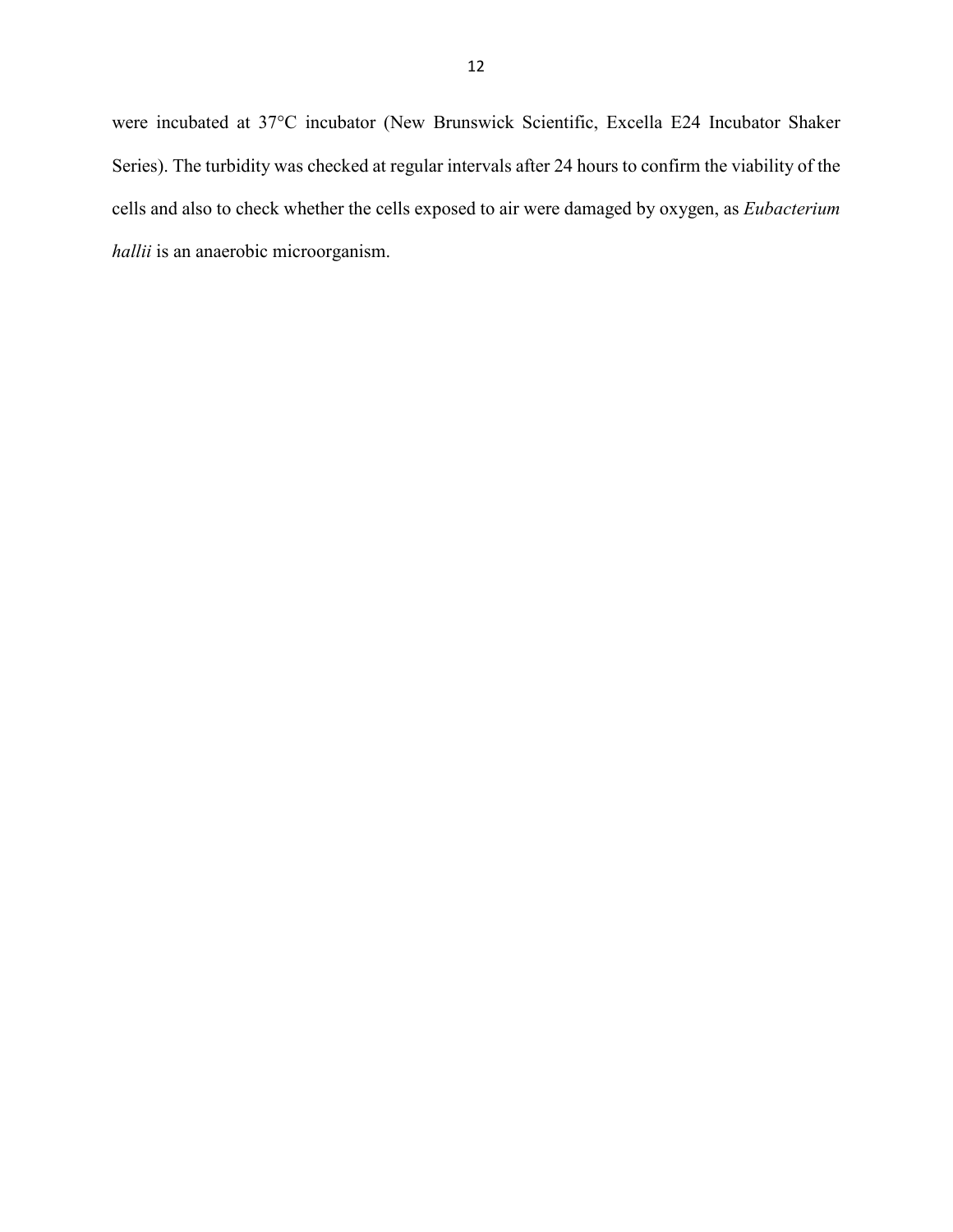#### **CHAPTER 4: RESULTS AND DISCUSSION**

#### **Culturing of the Sample**

A single strain of *Eubacterium hallii* was studied for the growth activities in the PYG media. Five tubes were prepared for this study. Duplicates were prepared for this method. Turbidity was checked using a turbidity meter. At 0 hour, 1 hour, 2 hours, 3 hours, 4 hours, 5 hours, 6 hours, 7 hours, 8 hours, 9 hours, 10 hours and 11 hours; the tubes were checked for determination of turbidity. Five temperatures were used to see the growth after culturing, which were 25°C, 37°C, 40°C, 43°C and 46°C.

However, a previous study showed that there are other medias used for culturing this strain of probiotic such as Man Rogosa Sharpe culture medium (MRS media), YCFA, BHI, Brucella blood agar, TPY medium, Reinforced clostridium medium (RCM), RCB etc. This strain of bacteria has been found to produce butyric acid during bacteria growth into stationary phase per 24 hours at 37°C. This strain is generally isolated from human faecal sample and *Eubacterium hallii* is generally considered as a representative of intestine which is capable of producing butyrate (19).

 Generally, to investigate the gut microbiota, culturing of strains are done. There is a new method which has been used in many studies to culture medium and that is the three – stage continuous culture medium, which has the advantage of accessibility and ability to produce a large range of nutritional and environmental parameters characteristic of the colons because the rate of supply of nutrients in this type of growth medium can be easily controlled. A variety of molecular techniques have been used in many studies for culturing this type of anaerobe. Culturing is done in absolute anaerobic medium and the visibility of pink color indicates that oxygen is present in the media and which should be discarded (20).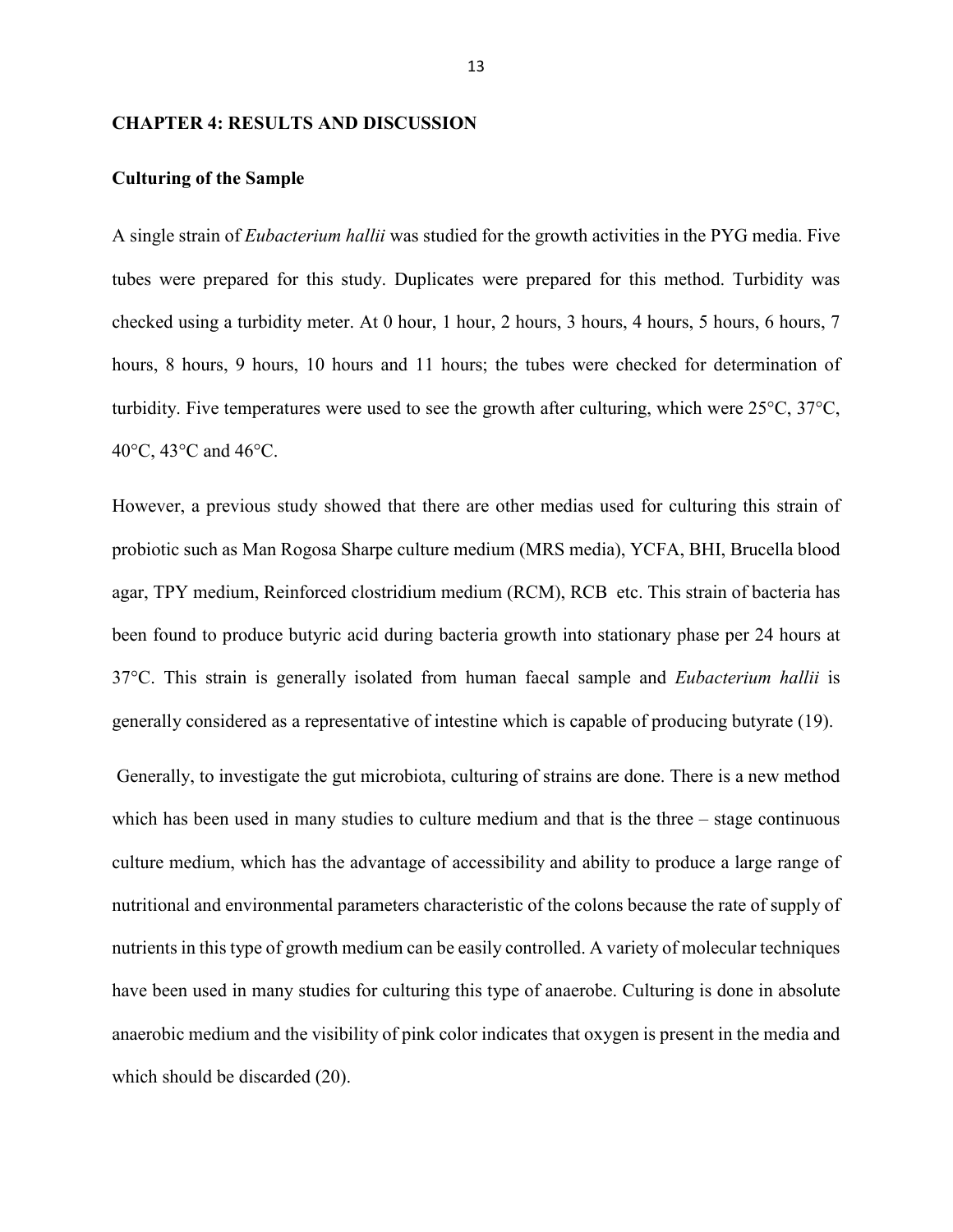#### **Effect of Incubation at Different Temperatures**

In this study, the growth behavior of *Eubacterium hallii* has been carefully studied. The bacterial strains with the PYG media in hungate tubes were kept in 25°C, 37°C, 40°C, 43°C and 46°C in the incubators respectively. A graph has been plotted between absorbance and time (hours) which can be seen from (Figure 1). The turbidity was checked at 0 hour, 1 hour, 2 hours, 3 hours, 4 hours, 5 hours, 6 hours, 7 hours, 8 hours, 9 hours, 10 hours and 11 hours. The optimum temperature for the growth of this strain was found to be at 43°C. Many studies showed optimum growth for *Eubacterium hallii* at 40<sup>o</sup>C (21). In this study, the growth at 43<sup>o</sup>C can be compared to the growth at 40°C because the absorbance value was almost found to be similar. As time increased to 11 hour, optimum growth was obtained at 43°C.

Other studies cultured *Eubacterium hallii* with an incubation temperature range of 15-45°C, it was found out that the optimum temperature for growth of this strain was at 43°C.

## **Effect of pH**

In this study, the pH tolerance test was performed on the strain of *Eubacterium hallii.* A graph has been plotted between absorbance and time (min). The graph for the pH tolerance test can be observed from (Figure 2). From the graph, it can be seen that this strain has the optimum growth at pH 6 with the absorbance value of almost 1.86. Then at pH 7, growth is almost similar to pH 6 with the absorbance value of more than 1.65. The least growth was obtained at pH 2, which means this strain is not tolerant to low pH. At pH 3 and pH 4 the growth is almost the same, and at pH 5 the absorbance value is 1.45, which means that this strain is capable of growing at pH 5. Viability of these strains depends on pH and exposure to acid (22).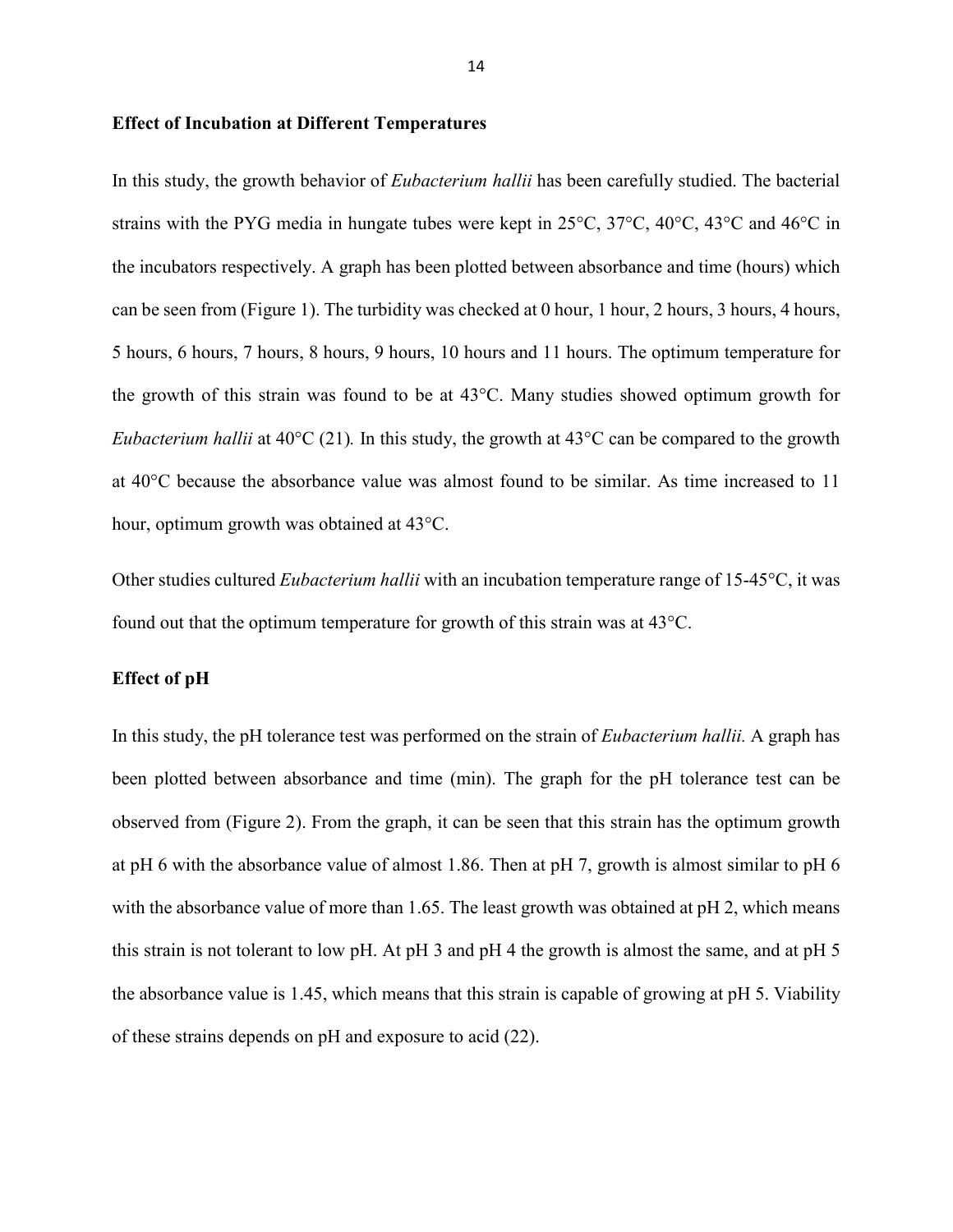Several experiments have been done on the pH tolerance of these butyrate producing bacteria, such as *Eubacterium hallii*. The studies show that they have the greatest pH tolerance at 5.5 and optimum growth at pH 6.5-7.0. The pH tolerance for this strain ranges from 5.5-9.0, but the optimum pH was 6.5-7.0. In several studies, a pH of 6.5 has been used. However, this bacterial strain showed the best pH tolerance at 5.5, 6.2 and 6.7. Many studies have been conducted to show that the pH of the human proximal colon is lower than the pH of faeces and the distal colon, which is closer to neutral. The low pH of the human proximal colon is mainly because of the active fermentation of dietary components leading to the formation of short - chain fatty acids. There even exists evidence that a low pH is due to large consumption of fermentable carbohydrates like lactulose and oligo fructose, which lowers the pH and therefore the colonic pH is low. Colonic pH largely depends on the dietary intake (23).

#### **Effect of Bile Salt**

Tolerance to bile salt is considered to be an important factor for the probiotic in the intestine, and after experiments were performed, a graph was plotted between absorbance and time (min). The graph can be seen from (Figure 3). The tolerance to bile salt at  $0.01\%$  (w/v) deferred to that of the concentration at 0.2% (w/v). This strain was found to be sensitive to bile salt concentration. The bile salt concentration of 0.01% (w/v) and 0.05% (w/v) showed good absorbance and tolerance, and they are almost at the same range and showed inhibition of growth at a concentration of 0.1% (w/v), 0.2 % (w/v) and 0.3% (w/v).

The human liver synthesizes bile acid into the small intestine, and it is estimated that 90 to 95 % of secreted bile acid is absorbed by the small intestine. The concentration of bile acid approximately ranges up to 0.05 to 0.3 % and this might be the reason for restricted growth of this strain of *Eubacterium hallii* in the small intestine.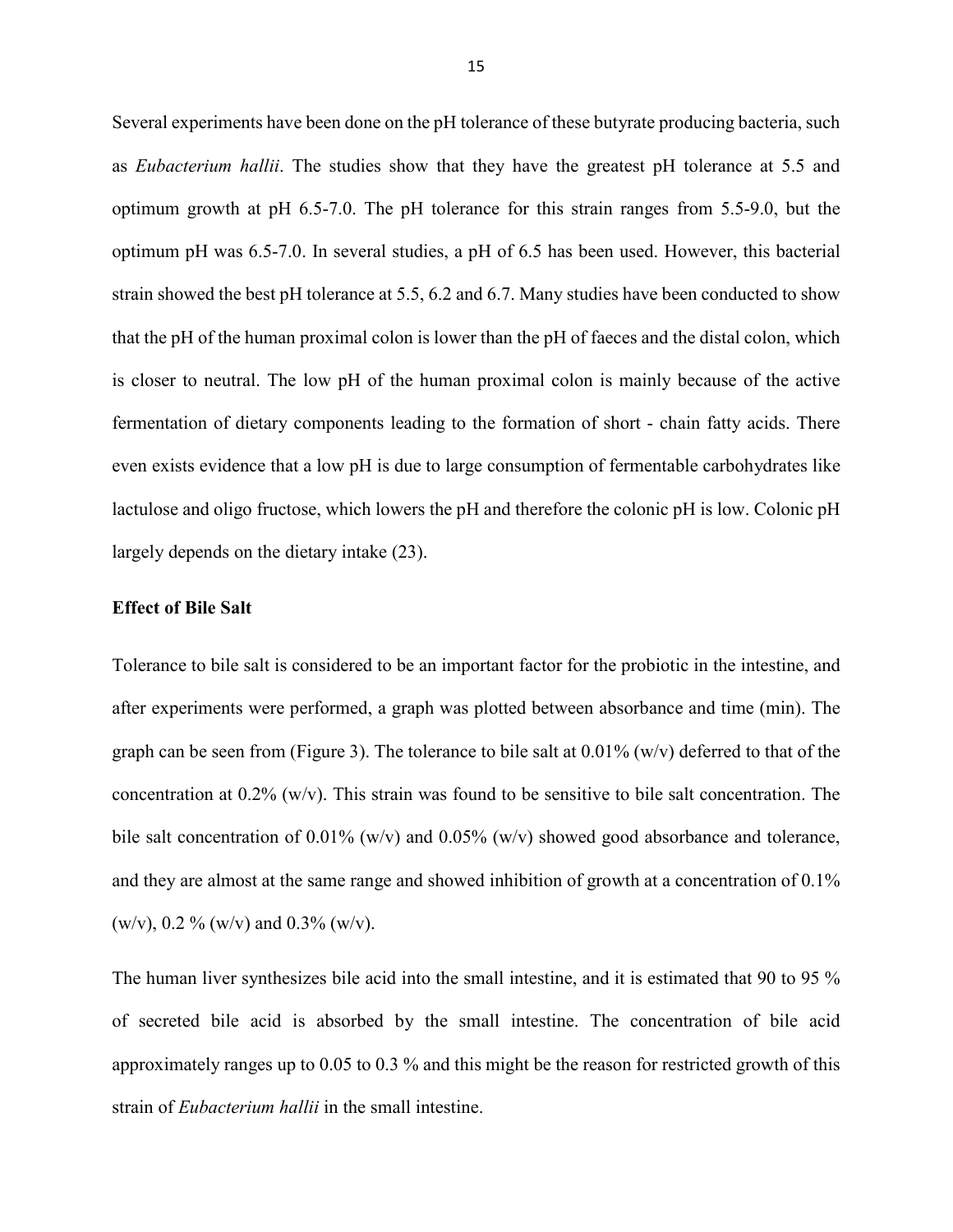Sensitivity to bile salt can be different for different strains and this strain showed resistance to growth in high concentrations of bile salt. Nevertheless, there remain many strains of probiotics which are unaffected with the stringency of passage through upper GI tract and turn into a viable state before entering the colon in reasonable amounts and finally affect its metabolism (24).

## **Effect of Prebiotics**

Prebiotics stimulate the growth of this strain of *Eubacterium hallii*. Analysis of different types of prebiotics like Isomaltooligosachharide (IMO), Guar Gum, Oligochitosan, Acacia Gum, Fructooligosachharide (FOS), Wheat Bran, Xylooligosaccharide (XOS), Citrucel, Benefiber, Glucooligosaccharide (GOS) and Psyllium were studied with the growth of this strain. A line graph was plotted between absorbance and time (hours) which can be seen from (Figure 4). A bar graph (Figure 5) was also plotted with the absorbance and different prebiotics to show the growth of *Eubacterium hallii*. This bar graph was obtained by checking the hungate tubes for turbidity under turbidity meter over 12 hours of time period.

Gluco-oligosaccharide (GOS) influences optimum growth of the strain. It is comparable with the PYG media with glucose, and it can be assumed that the prebiotic GOS influences same amount of growth like glucose, so glucose can be substituted with GOS in the media. It is also seen that PYG media without glucose has a relatively low growth and thus it can be said that the addition of glucose stimulates the growth of the bacterial strain. Benefiber, Isomaltooligosachharide (IMO), Guar Gum, Fructo-oligosachharide (FOS), Pectin grapefruit and Acacia gum influences almost similar growth on the strain. Wheat bran doesn't influence the growth of strain. Citrucel being the next lowest following wheat bran, and finally it can be seen that oligo chitosan influences the least amount of growth on the probiotic strain *Eubacterium hallii*.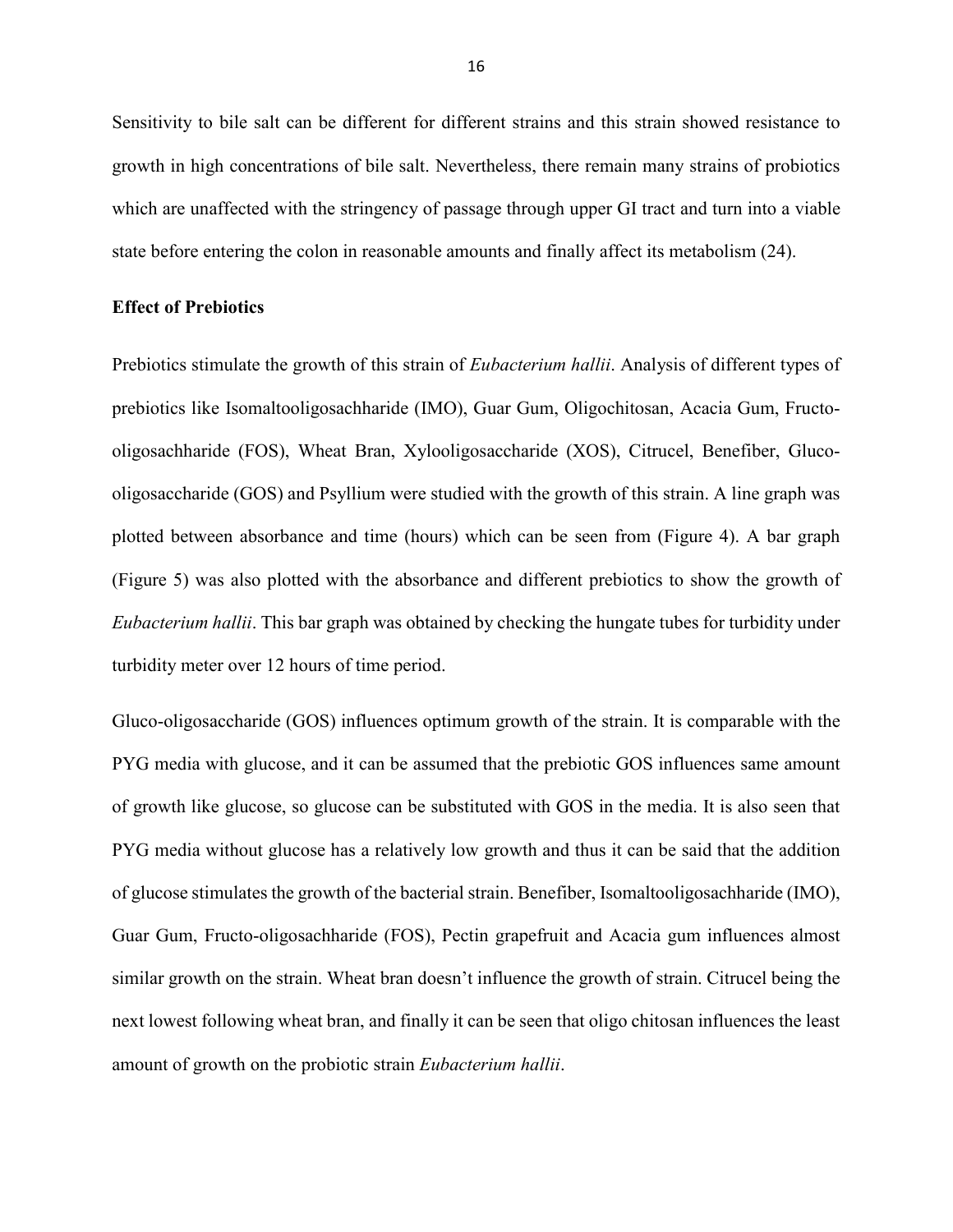Prebiotics have an additional benefit because they are usually fermented in the large intestine and there has been a lot of in vitro and in vivo studies that human enzymes cannot digest prebiotics, and are fermented in the large intestine by the anaerobic bacteria. This fermentation leads to the formation of short chain fatty acids which influences the growth of probiotics of the large intestine. Prebiotics have the most important effect in the body that is to fight against harmful diseases in the body, including reduction in the risk of rotavirus causing colon cancer or diarrhea. Prebiotics are considered beneficial in treating osteoporosis, obesity, type 2 diabetes etc. (25).

## **Effect of Acetate**

The effect of acetate on the growth of this strain of *Eubacterium hallii* was carefully observed and a graph was plotted between absorbance and time (min) which can be observed from (Figure 4). This strain of probiotic has been observed to consume acetate (33, 66, 99, 132 mM) and produce butyrate. The optimum growth was obtained in the 66mM concentration of acetate. The least growth was obtained in the concentration of acetate, 33mM. There was a doubling of concentration of acetate during the study to check how the concentration of acetate stimulate the growth of the strain. In high concentration of acetate that is 132mM, acidity of the media was increased resulting in less growth of the bacterial strain. For cost effectiveness, 66mM can be used.

This bacterium has been seen to produce at least 10mM of butyric acid during growth to the stationary phase per 24 hours at 37°C and consumes at least 10mM of lactic acid per 24 hours at 37°C during growth to stationary phase. The bacteria which utilizes lactic acid is capable of converting lactate produced by another gut bacteria from dietary sources like resistant starch (26).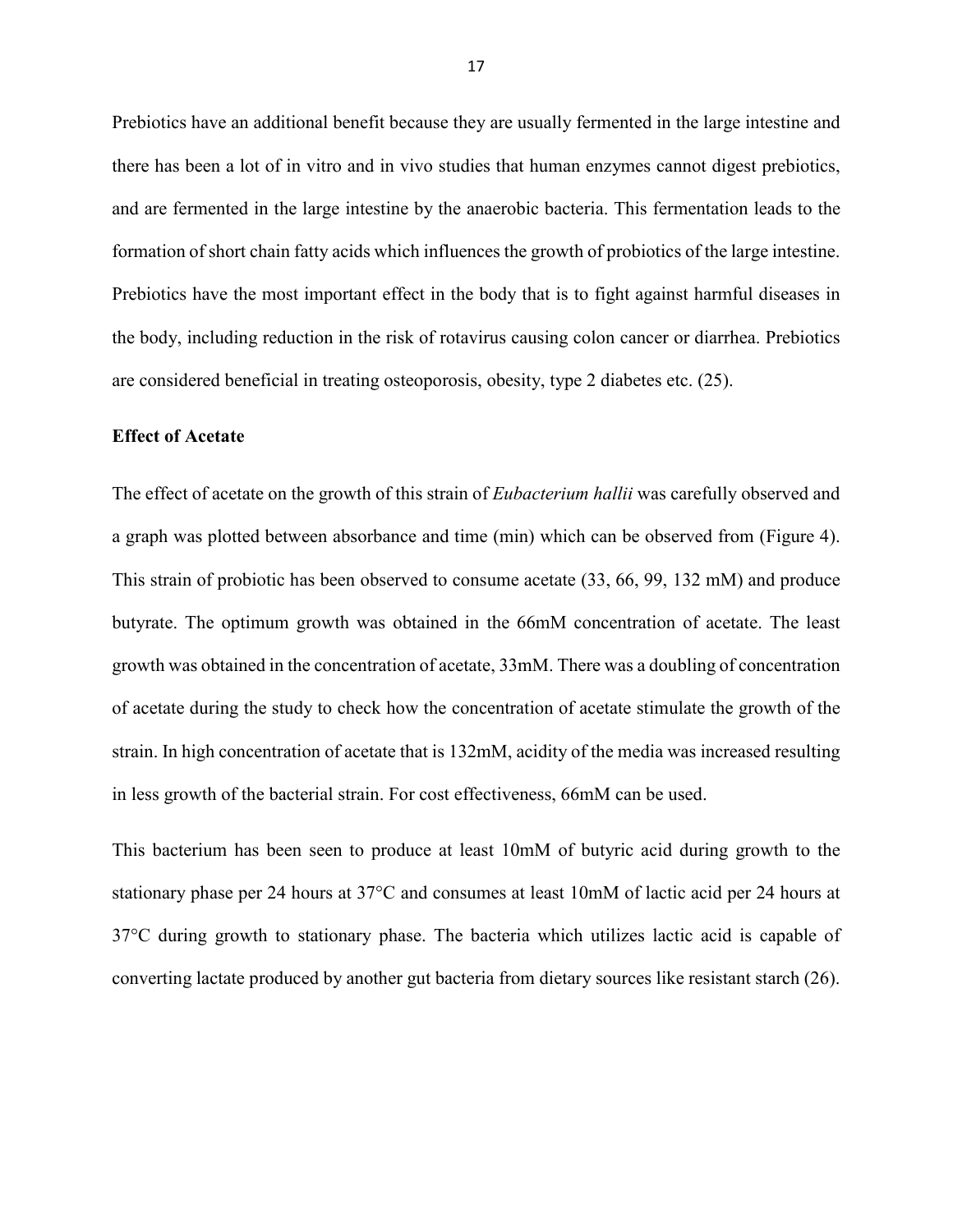Another aspect of invention of these lactic acid utilizing bacteria is that they are beneficial in treating diseases associated with high doses of lactic acid such as short bowel syndrome, Crohn's disease etc. (27).

Under normal conditions, in the gut the concentration of the lactic acid is low in spite of the fact that many bacterial species like bifidobacteria, lactobacillus, and streptococcus, present in the intestine produce lactic acid as a fermented end product. It has been hypothesized that there are certain bacteria which prevents the accumulation of lactic acid in the intestinal gut and they consume it as an energy source. The identification of these organisms has not been elucidated earlier and *Eubacterium hallii* falls into this category of organisms which consume lactic acid as an energy source and produce large quantities of butyric acid in the gut. These type of probiotic organism removes the harmful accumulation of lactic acid in the intestinal gut (28).

High concentrations of lactic acid are said to cause toxicity in the human blood stream and cause diseases like ulcerative colitis and short bowel syndrome whereas production of butyric acid is considered to be beneficial for humans which is a preferred energy source for cells and provides precaution against colorectal cancer and thus *Eubacterium hallii* is considered to be a potentially beneficial probiotic for humans (29).

#### **Viability of Freeze-Dried sample**

Viability of the freeze dried sample of *Eubacterium hallii* was studied. The turbidity values of treated and control samples were studied. The values are listed in (Table 1). The values were obtained after 0, 7, 14 and 24 hours. At 0 hour, treated and control samples both had a turbidity of 0. At 7 hours, the control sample had a turbidity of 0.22 while the treated sample had a turbidity of 0.07. At 14 hours, the control sample had a turbidity value of 0.30 while the treated sample had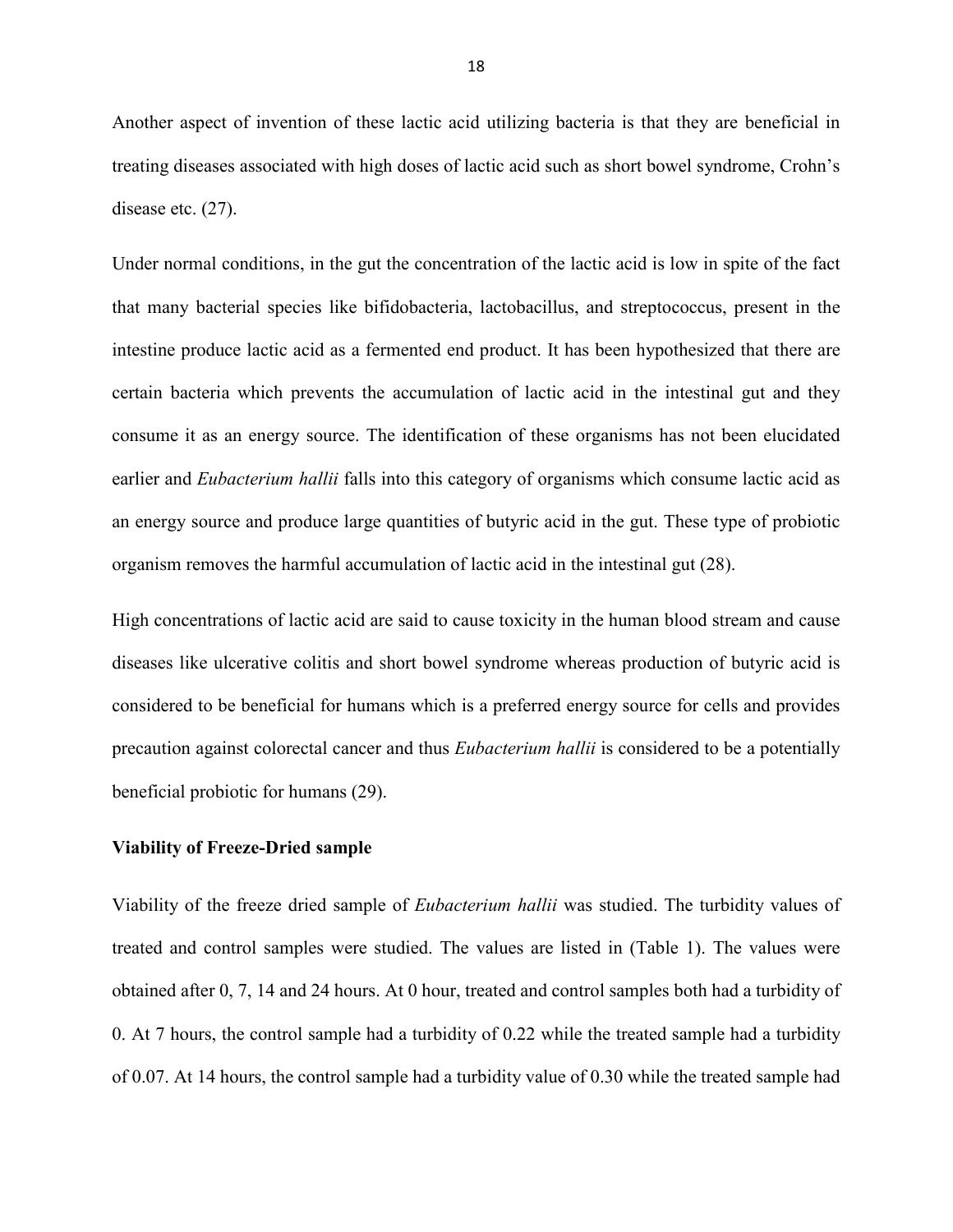a turbidity value of 0.20. At 24 hours, the control sample had a turbidity of 0.65 while the treated sample had a turbidity of 0.55. The reason why treated sample had lesser turbidity value than control samples is that they were exposed to air while the control samples were inoculated in the anaerobic chamber (By PLAS LABS, Lansing, Michigan) without any exposure to air. It can be inferred that this strain of *Eubacterium hallii* is sensitive to oxygen which resulted in lesser turbidity in treated samples.

Several studies have shown that viability of probiotics decreases in fermented food products due to storage temperature, acidity, storage time and as a result they have limited shelf life. This is why probiotics are encapsulated in foils. There is not much information about the viability of *Eubacterium hallii* in probiotic products at various temperature so more research needs to be performed in freeze drying at different temperatures (30).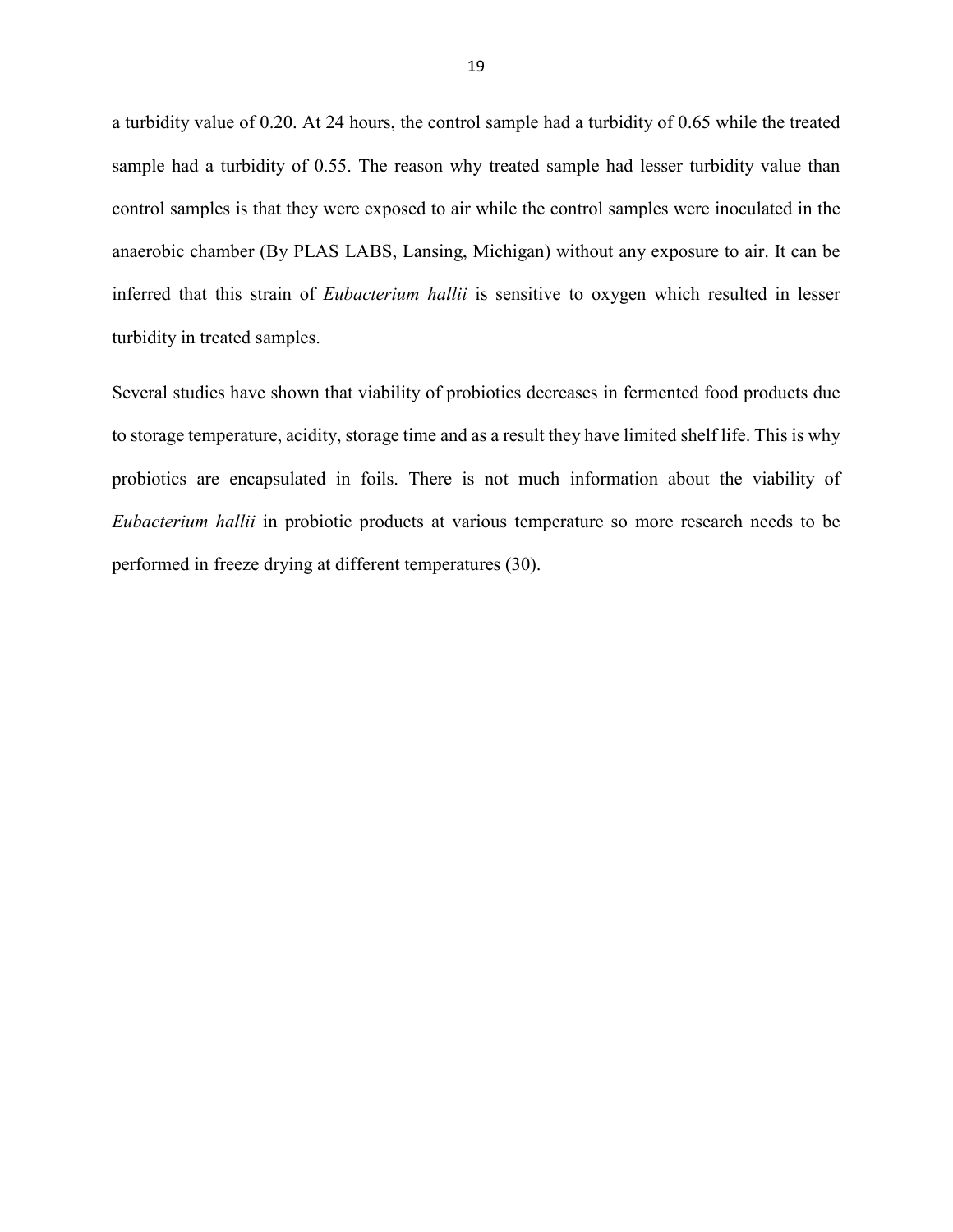#### **CHAPTER 5: CONCLUSION**

*Eubacterium hallii* is considered to be a potential probiotic because it has the ability to maintain metabolic balance as well as gut homeostasis in the intestine by the formation of various types of short chain fatty acids. This is the reason behind choosing this bacteria in this study. Optimization of growth conditions were performed on the bacterial strain of *Eubacterium hallii*. The media composition was important during this study. This bacteria is sensitive to oxygen therefore, precautions were taken while culturing and also during other techniques like prebiotic treatment, pH treatment etc. This bacteria was seen to consume acetate and thus in the PYG media addition of acetate can enhance the growth of this bacteria.

There were four different concentrations of acetate used in the study. Doubling of concentration was performed to check how acetate benefits the bacterial growth. 66mM of acetate had the optimum growth therefore for cost effectiveness 66mM can be used. As the concentration was raised to 132 mM there was less growth of the strain because the acidity of the media was increased due to high concentration of acetate. The least growth was obtained at 33mM concentration of acetate.

 The optimum growth was obtained at incubation temperature of 43°C. Maintaining pH of the medium is an important factor while culturing and optimum pH for this strain was found to be 6.5. Addition of glucose promotes the growth of the bacteria and including acetate would enhance more growth  $(31)$ .

Prebiotics stimulated the growth of *Eubacterium hallii*. Gluco-oligosaccharide (GOS) was found to be the best in the growth of *Eubacterium hallii* compared to other selected prebiotics. Gluco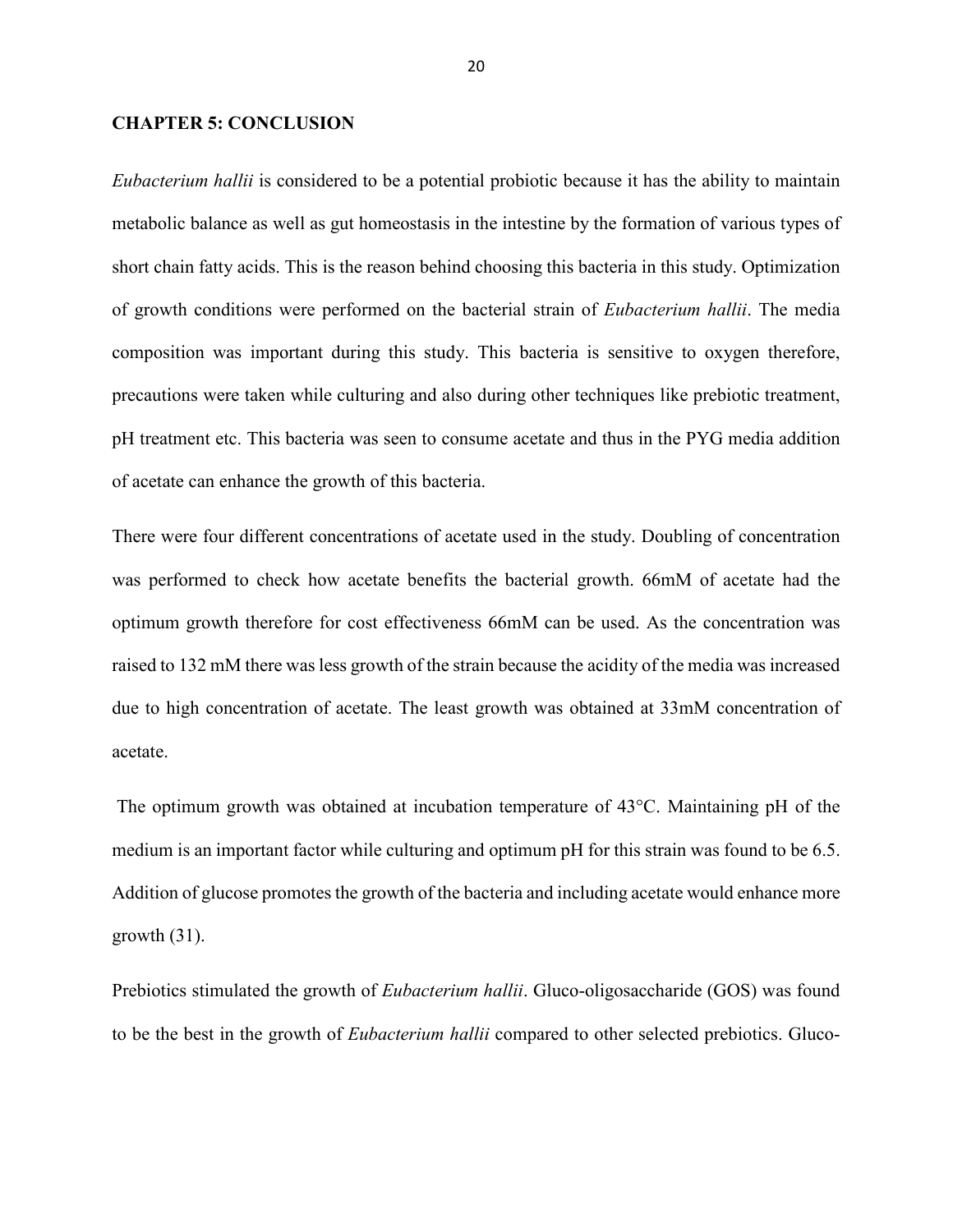oligosaccharide (GOS) is comparable to glucose in the media which acts as an enhancer in the growth of *Eubacterium hallii* (32).

Tolerance of the probiotic strain to bile salt was observed too, because tolerance to bile salt is considered to be important while determining a probiotic to be beneficial. This strain was observed to be tolerant to low bile salt concentration (0.01%) w/v and it was not tolerant to high bile salt concentration (0.3%) w/v. The concentration of bile acid in the large intestine approximately ranges up to (0.05 to 0.3) % and this might be the reason for restricted growth of this strain of *Eubacterium hallii* in the high bile salt concentration. Additional studies should be carried out to determine the reasons for tolerance to high bile salt concentration (33) (34).

For future studies, identifying the generation time using a proper method of counting cells under fluorescence microscope should be carried out for determining colony forming units. Quantification of acetate consumption should be studied more extensively along with identifying other metabolically important products. More animal studies should be performed to identify the health benefits of *Eubacterium hallii*.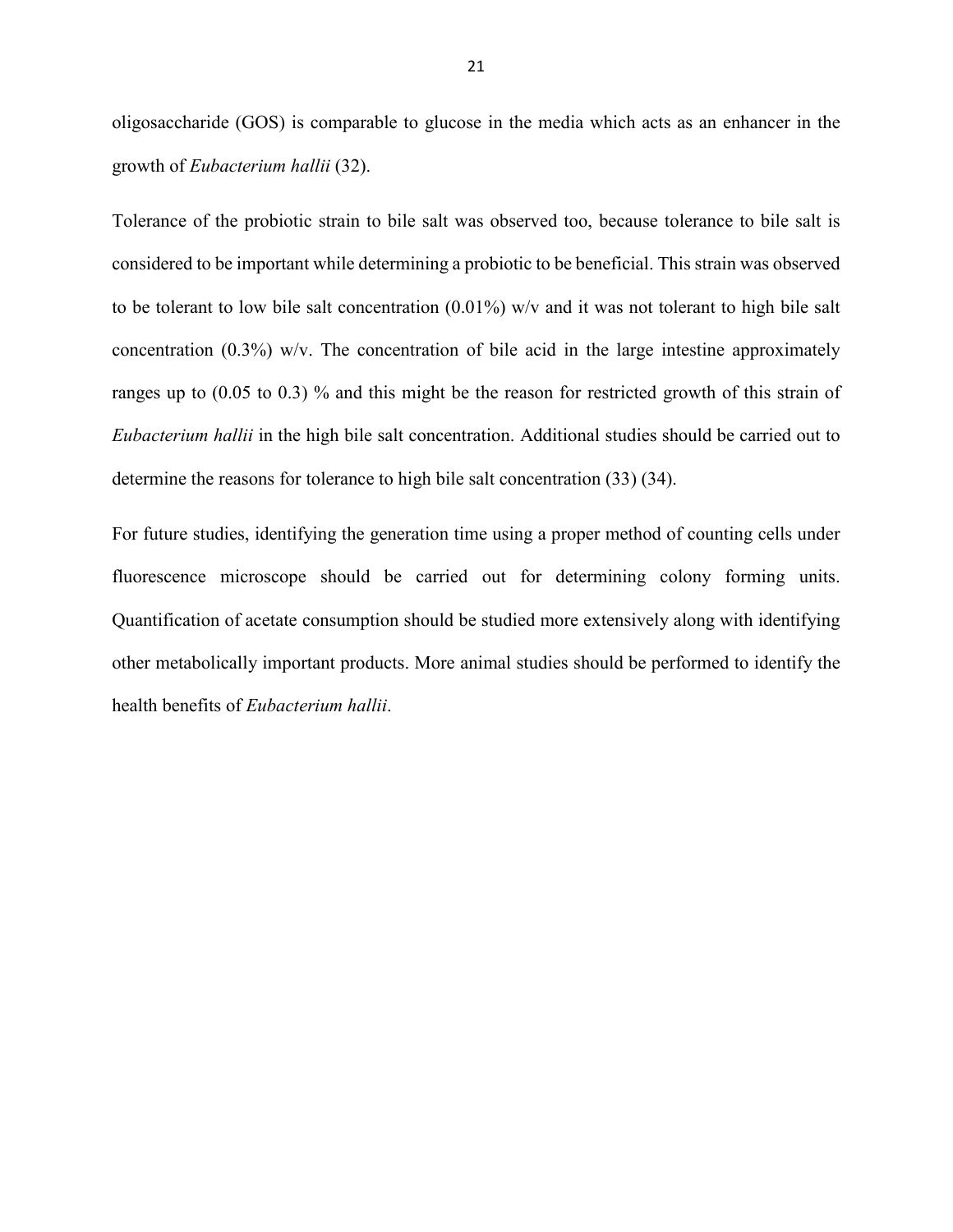

# **Figure 1. Graphical representation of turbidity exhibited by** *Eubacterium hallii* **at 25°C, 37°C, 40°C, 43°C & 46°C.**

Five tubes were prepared with the same concentration of media 9ml and 0.2ml of bacterial cultures. Aseptically inoculation was performed. The turbidity was checked from 0 to 11 hours after every 1 hour interval to determine the optimum growth of *Eubacterium hallii*. Different colors indicate the growth of the strain at different temperatures.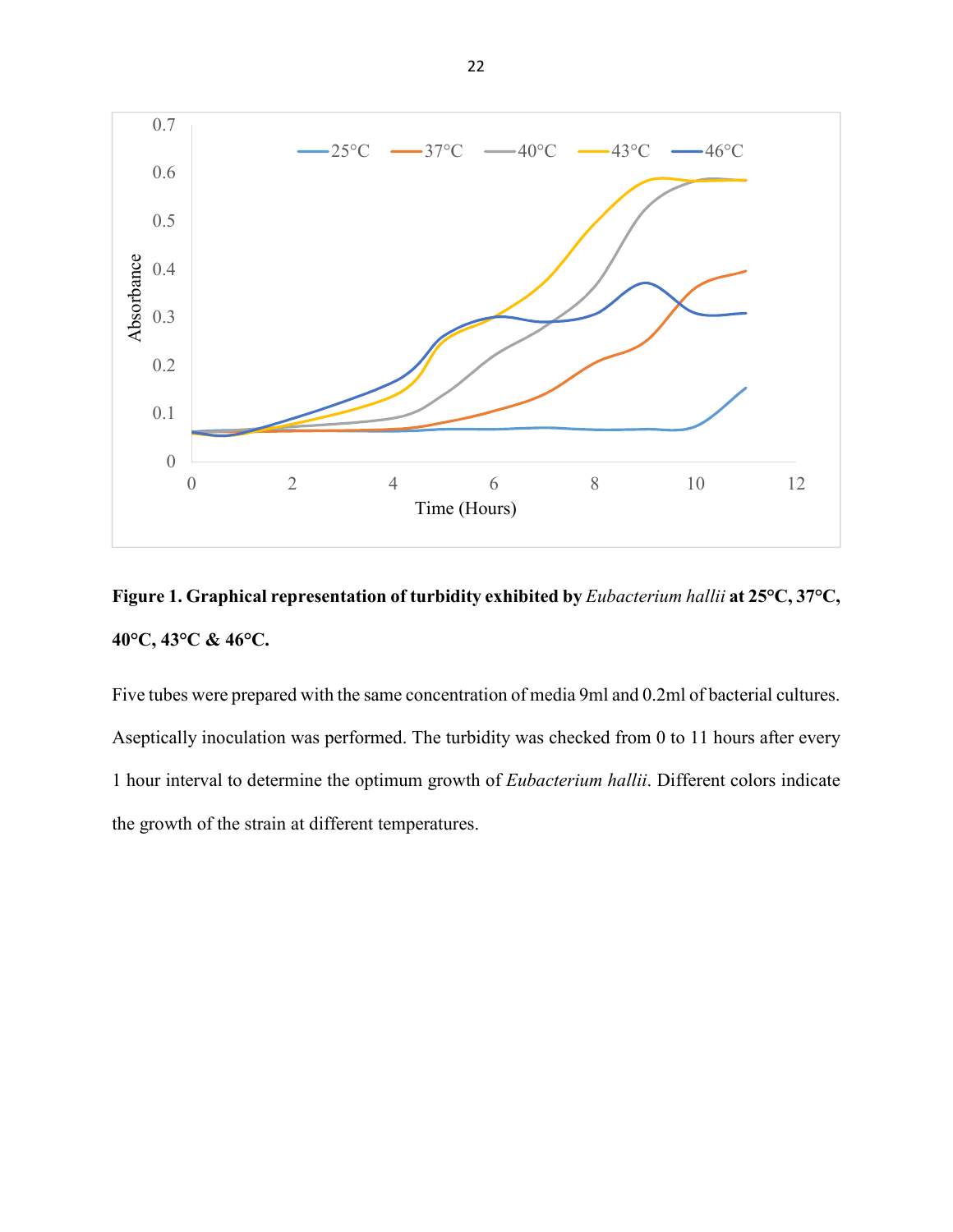

**Figure 2. Effect of different pH on** *Eubacterium hallii* **over 1200 min of time. The absorbance**  being plotted on the x-axis which shows the growth of this strain of *Eubacterium hallii* at **different pH.** 

pH 7 to pH 2 were used for this figure. Six different pH were used to determine the optimum growth of *Eubacterium hallii*. Different colors show the growth of this strain at different pH.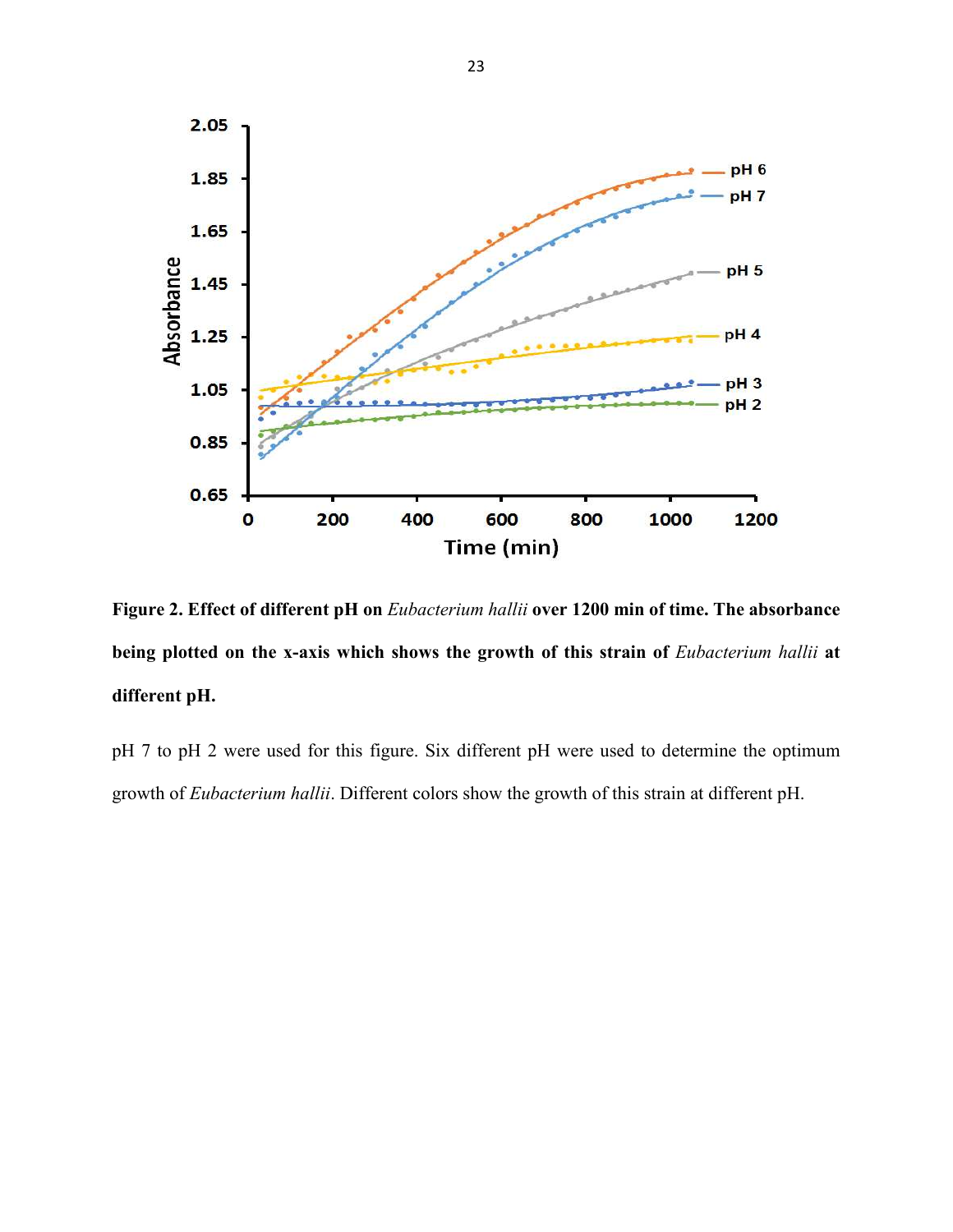

**Figure 3. Effect of different bile salt concentration on** *Eubacterium hallii*. **The optimum growth was observed in the spectrophotometer at 595 nm over 1200 minutes of time with absorbance on the x-axis showing the growth of** *Eubacterium hallii* **under five different bile salt concentrations.** 

*Eubacterium hallii* was used as the strain and the strain was treated with five different bile salt concentration 0.01% (w/v), 0.05% (w/v), 0.1% (w/v), 0.2% (w/v), and 0.3 % (w/v). A positive concentration was used. Different colors show the growth of this strain at different bile salt concentration.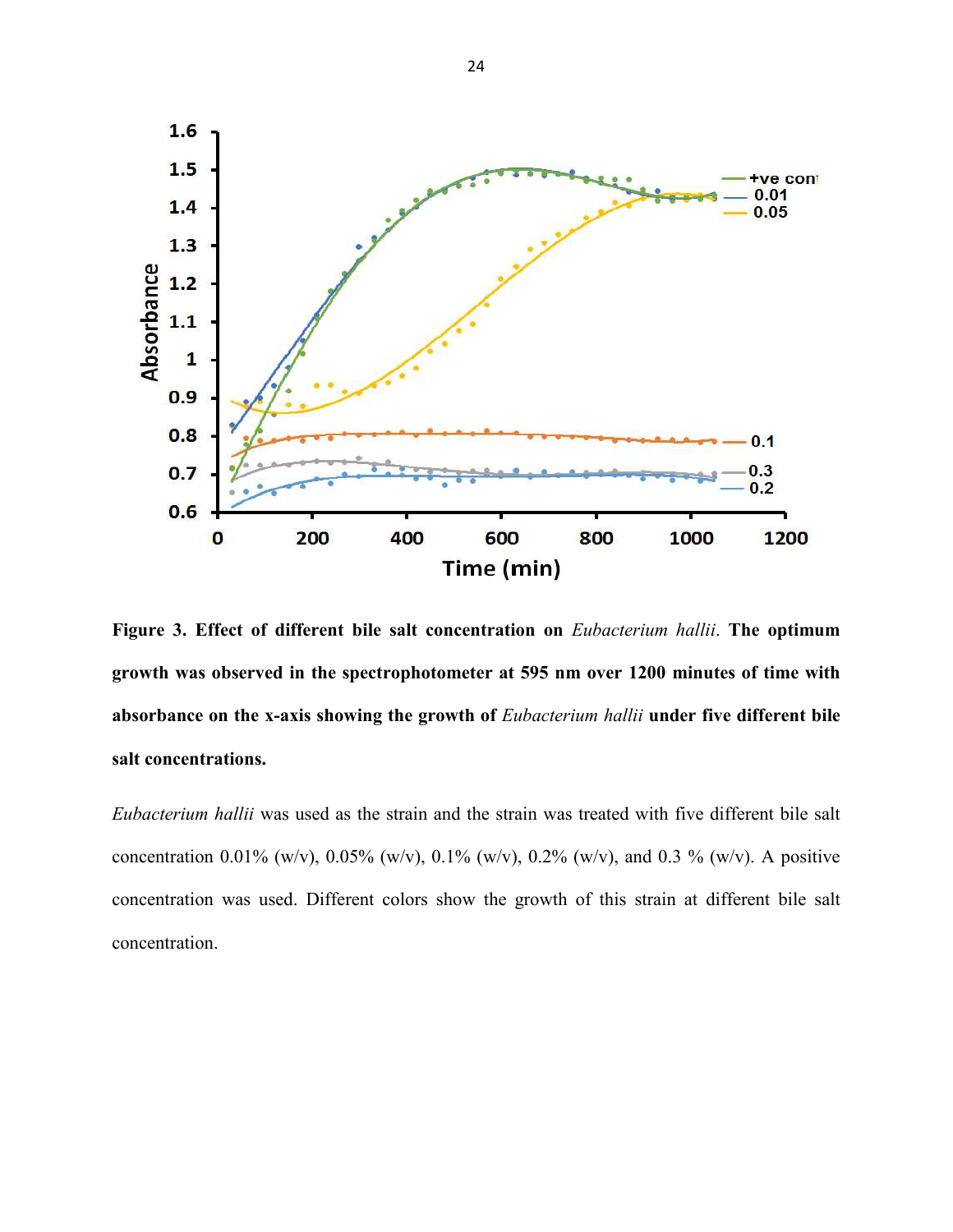

**Figure 4. Line graph showing the effect of different prebiotics on** *Eubacterium hallii* **over 18 hours of time with x axis showing the absorbance of this strain.** 

Different colors show the growth of the strain under the treatment of ten different prebiotics over the time period of 18 hours in spectrophotometer under 595 nm.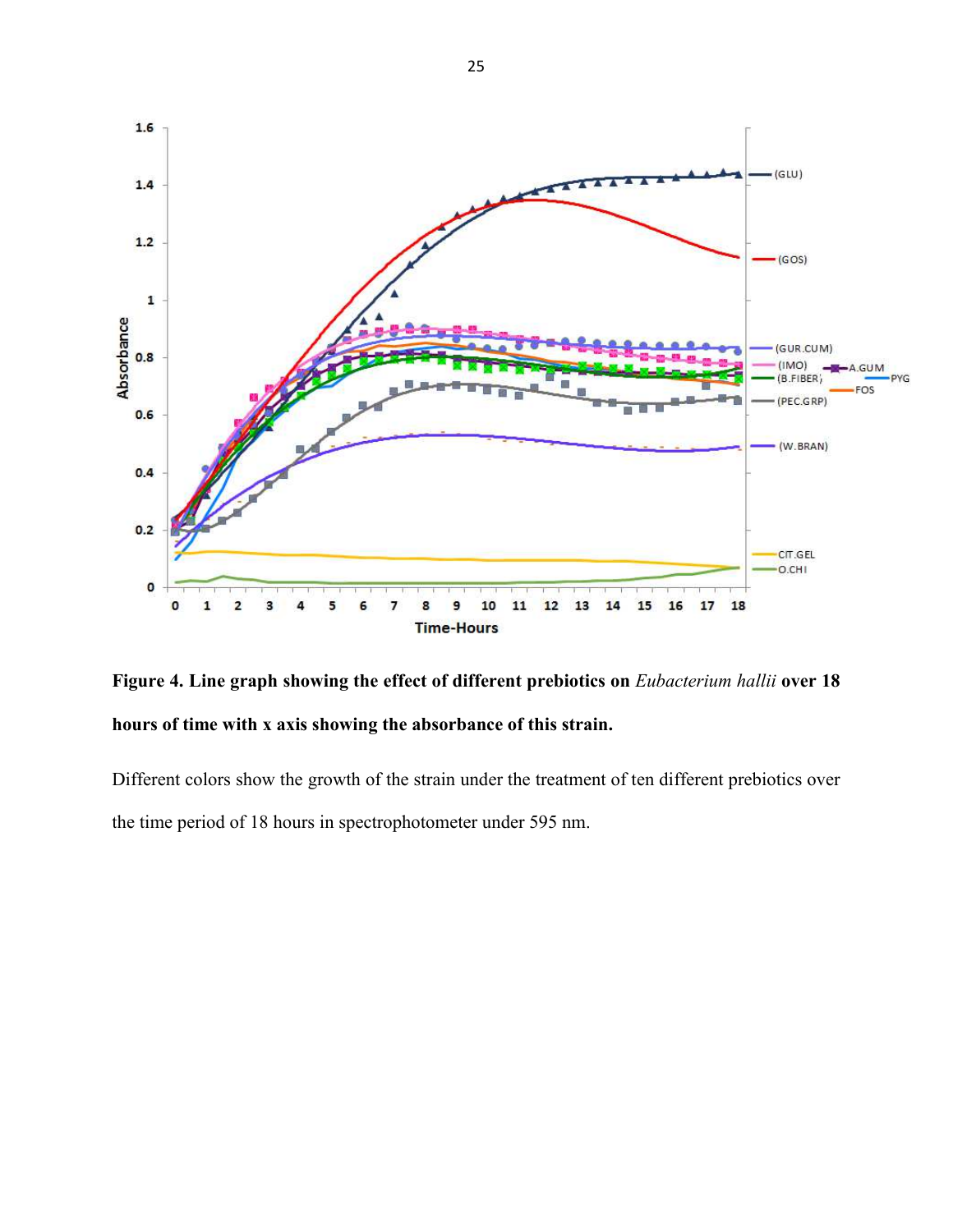

![](_page_34_Figure_1.jpeg)

The different bars showing growth of *Eubacterium hallii* under the treatment of ten different prebiotics over 12 hour period of time. This growth was observed by measuring turbidity under turbidity meter to confirm the spectrophotometric reading.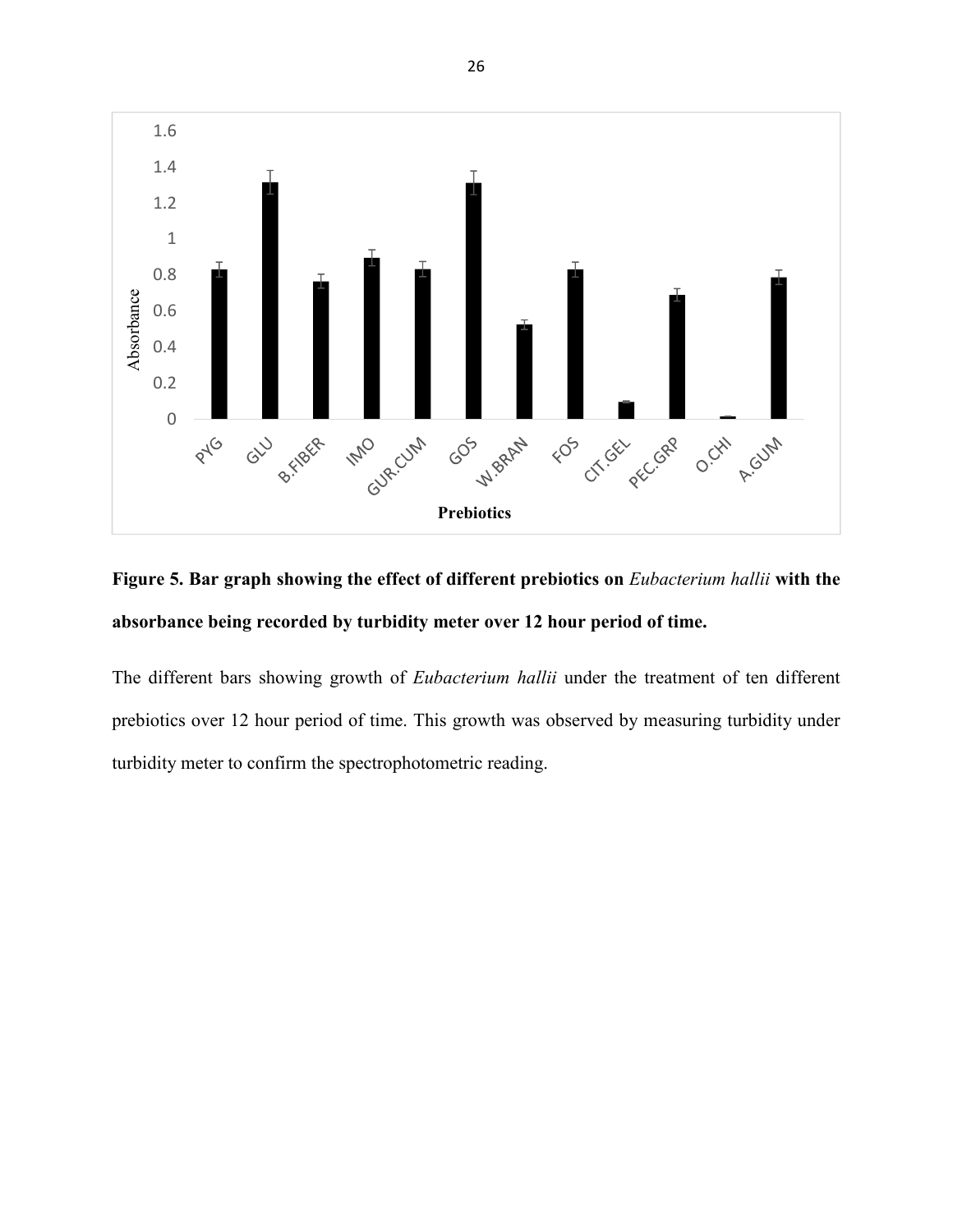![](_page_35_Figure_0.jpeg)

# **Figure 6. Effect of different acetate concentrations on** *Eubacterium hallii* **over a 700 minutes of time period. The x-axis represent the absorbance which indicates the growth of the strain.**

Four different concentrations of acetate were used like 33mM, 66 mM, 99mM, and 132mM. Different colors represent the growth of *Eubacterium hallii* under different concentrations of acetate.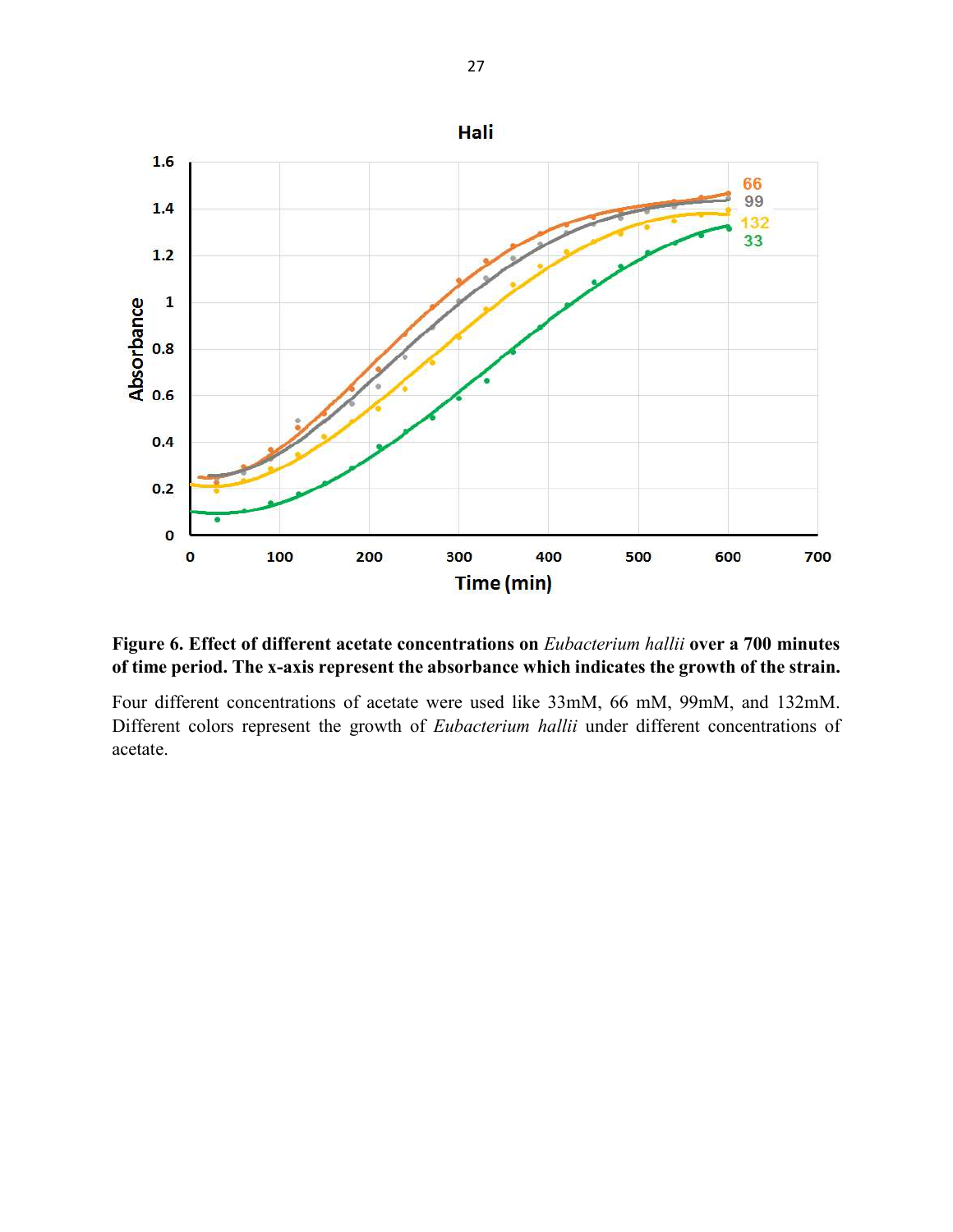| Time<br>(hours) | <b>Turbidity of Treated Sample</b> | <b>Turbidity of control sample</b> |
|-----------------|------------------------------------|------------------------------------|
| $\overline{0}$  | $\boldsymbol{0}$                   | $\boldsymbol{0}$                   |
| $7\overline{ }$ | 0.07                               | 0.22                               |
| 14              | 0.20                               | 0.30                               |
| 24              | 0.55                               | 0.65                               |

# **Table 1. Viability of the freeze-dried sample**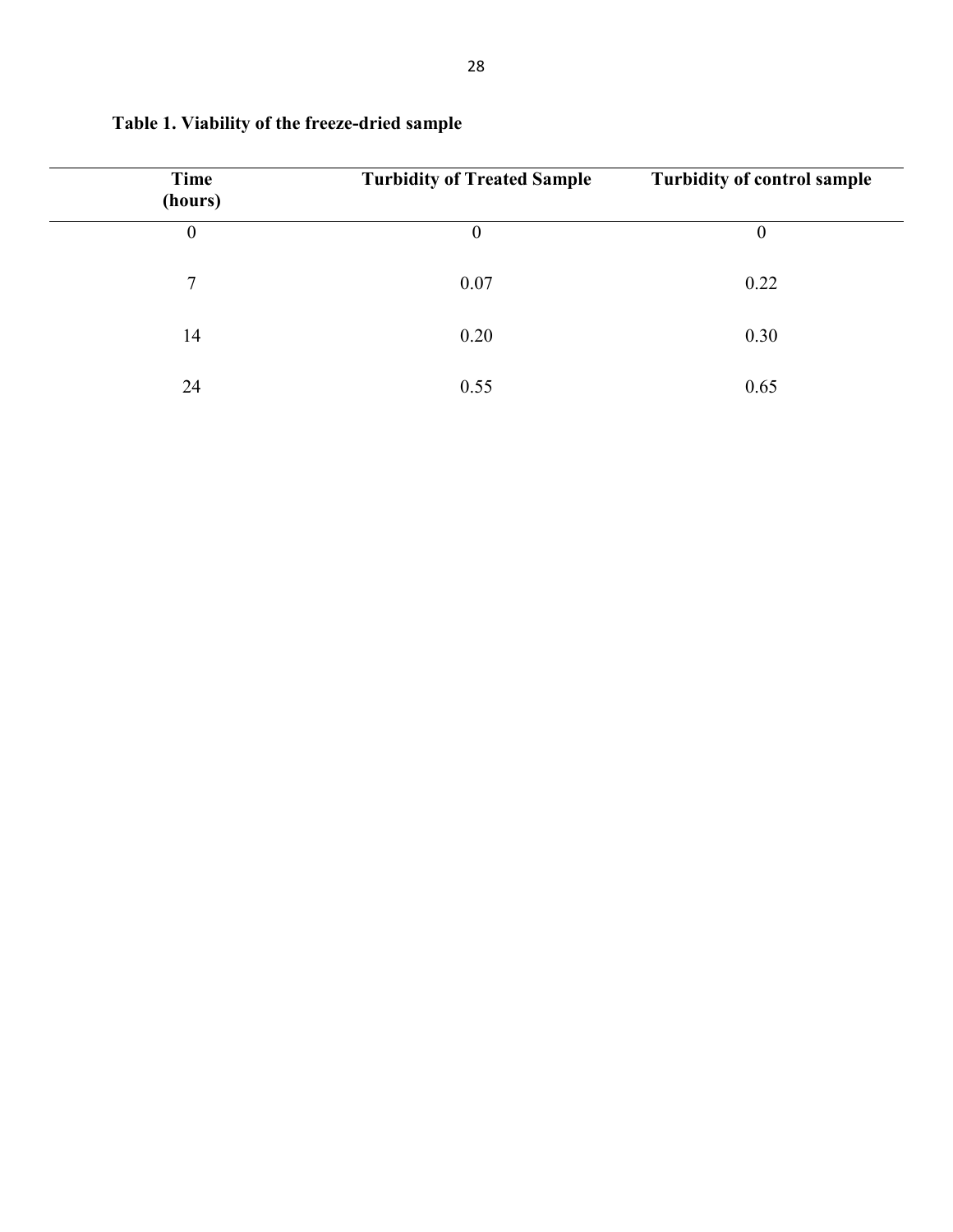#### **REFERENCES**

- 1. Engels C, Ruscheweyh H-J, Beerenwinkel N, Lacroix C, Schwab C. The Common Gut Microbe Eubacterium hallii also Contributes to Intestinal Propionate Formation. Frontiers in Microbiology 2016;7:713. doi: 10.3389/fmicb.2016.00713.
- 2. Khoder G, Al-Menhali AA, Al-Yassir F, Karam SM. Potential role of probiotics in the management of gastric ulcer. Experimental and Therapeutic Medicine 2016;12(1):3-17. doi: 10.3892/etm.2016.3293.
- 3. Riddle MS, Connor BA. The Traveling Microbiome. Current Infectious Disease Reports 2016;18(9). doi: 10.1007/s11908-016-0536-7.
- 4. Linskens R, Huijsdens X, Savelkoul P, Vandenbroucke-Grauls C, Meuwissen S. The bacterial flora in inflammatory bowel disease: current insights in pathogenesis and the influence of antibiotics and probiotics. Scandinavian Journal of Gastroenterology 2001;36(234):29-40.
- 5. Sarao LK, Arora M. Probiotics, prebiotics, and microencapsulation: A review. Critical Reviews in Food Science and Nutrition 2017;57(2):344-71. doi: 10.1080/10408398.2014.887055.
- 6. Olveira G, Gonzalez-Molero I. An update on probiotics, prebiotics and symbiotics in clinical nutrition. Endocrinologia Y Nutricion 2016;63(9):482-94. doi: 10.1016/j.endonu.2016.07.006.
- 7. Klu YAK, Chen J. Influence of probiotics, included in peanut butter, on the fate of selected Salmonella and Listeria strains under simulated gastrointestinal conditions. Journal of Applied Microbiology 2016;120(4):1052-60. doi: 10.1111/jam.13084.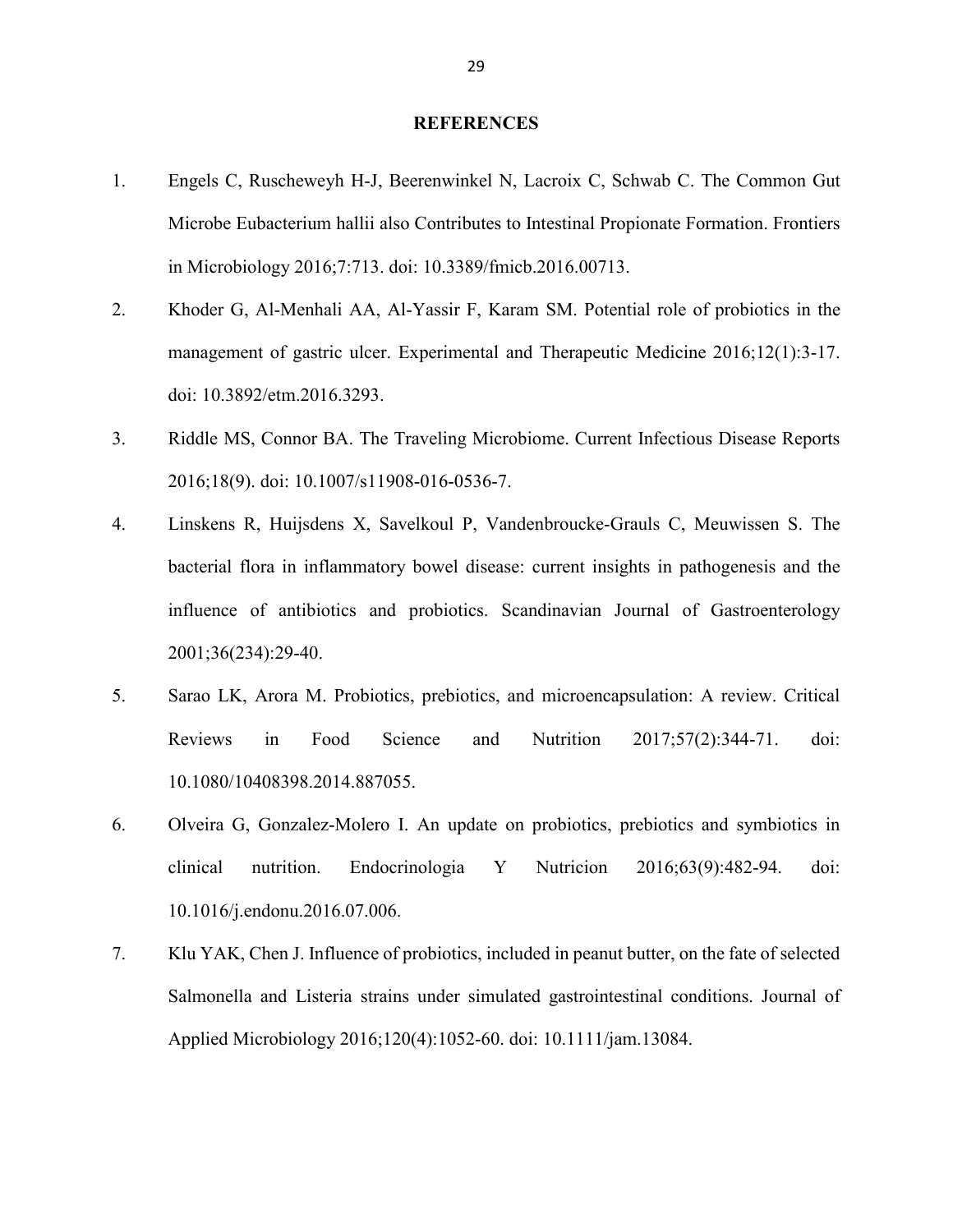- 8. Weichert SS. The role of prebiotics and probiotics in prevention and treatment of childhood infectious diseases. The Pediatric infectious disease journal;31(8):859. doi: 10.1097/INF.0b013e3182620e52.
- 9. Belenguer A, Duncan SH, Holtrop G, Anderson SE, Lobley GE, Flint HJ. Impact of pH on lactate formation and utilization by human fecal microbial communities. Appl Environ Microbiol 2007;73(20):6526-33. doi: 10.1128/AEM.00508-07.
- 10. Ellis ML, Dowell AE, Li XS, Knight J. Probiotic properties of Oxalobacter formigenes: an in vitro examination. Archives of Microbiology 2016;198(10):1019-26. doi: 10.1007/s00203-016-1272-y.
- 11. Dhawan S, Singh R, Kaur R, Kaur J. A beta-mannanase from Paenibacillus sp.: Optimization of production and its possible prebiotic potential. Biotechnology and Applied Biochemistry 2016;63(5):669-78. doi: 10.1002/bab.1419.
- 12. Moens F, Verce M, De Vuyst L. Lactate- and acetate-based cross-feeding interactions between selected strains of lactobacilli, bifidobacteria and colon bacteria in the presence of inulin-type fructans. International Journal of Food Microbiology 2017;241:225-36. doi: 10.1016/j.ijfoodmicro.2016.10.019.
- 13. Tao Y, Hu XH, Zhu XY, Jin H, Xu ZC, Tang QL, Li XZ. Production of Butyrate from Lactate by a Newly Isolated Clostridium sp BPY5. Applied Biochemistry and Biotechnology 2016;179(3):361-74. doi: 10.1007/s12010-016-1999-6.
- 14. Louis P, Flint HJ. Formation of propionate and butyrate by the human colonic microbiota. Environmental Microbiology 2017;19(1):29-41. doi: 10.1111/1462-2920.13589.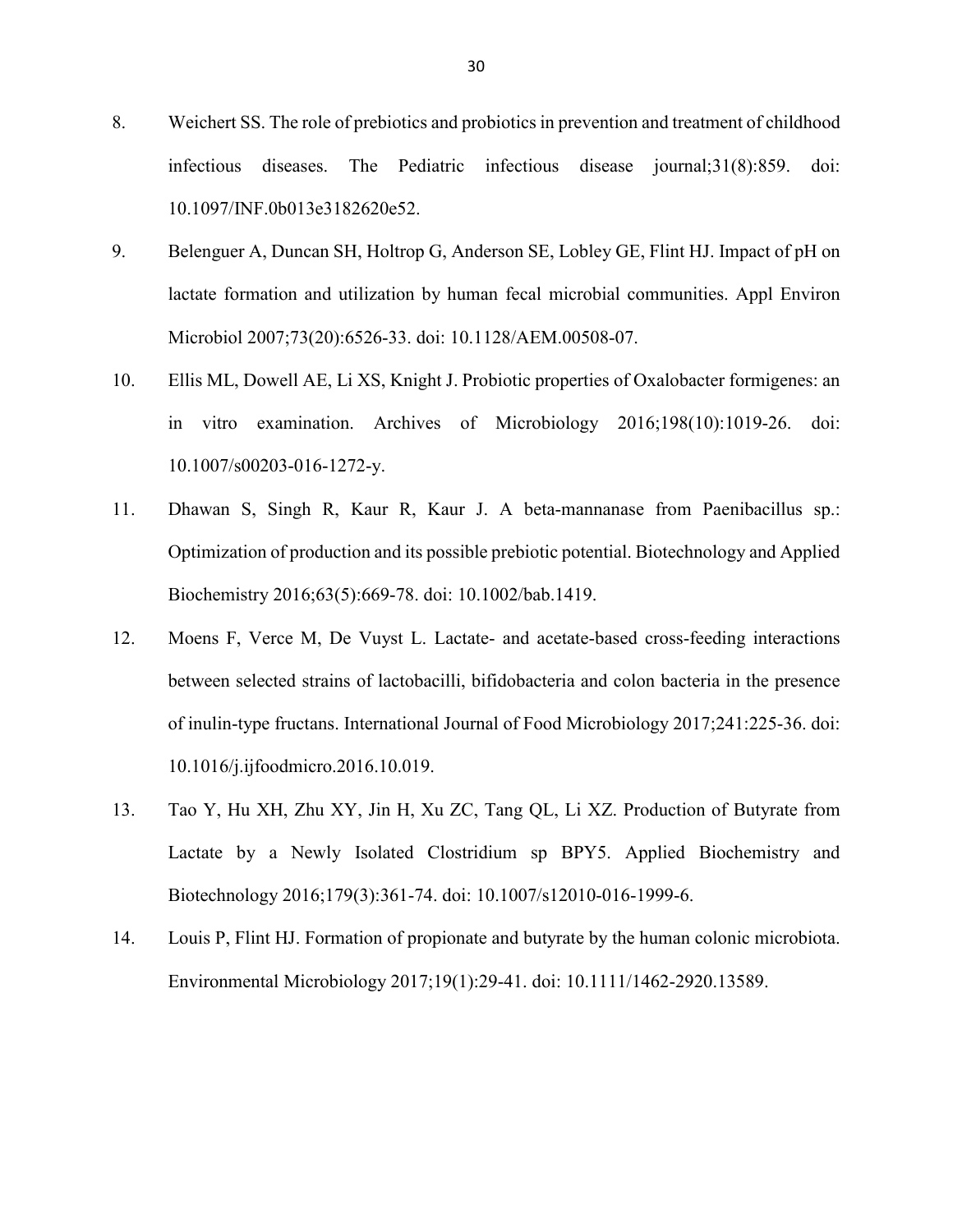- 15. Chand D, Avinash VS, Yadav Y, Pundle AV, Suresh CG, Ramasamy S. Molecular features of bile salt hydrolases and relevance in human health. Biochimica Et Biophysica Acta-General Subjects 2017;1861(1):2981-91. doi: 10.1016/j.bbagen.2016.09.024.
- 16. Fadda ME, Mossa V, Deplano M, Pisano MB, Cosentino S. In vitro screening of Kluyveromyces strains isolated from Fiore Sardo cheese for potential use as probiotics. Lwt-Food Science and Technology 2017;75:100-6. doi: 10.1016/j.lwt.2016.08.020.
- 17. Lv LX, Yan R, Shi HY, Shi D, Fang DQ, Jiang HY, Wu WR, Guo FF, Jiang XW, Gu SL, et al. Integrated transcriptomic and proteomic analysis of the bile stress response in probiotic Lactobacillus salivarius LI01. Journal of Proteomics 2017;150:216-29. doi: 10.1016/j.jprot.2016.08.021.
- 18. Zhao Y, Jiang C, Yang L, Liu N. Adsorption of Lactobacillus acidophilus on attapulgite: Kinetics and thermodynamics and survival in simulated gastrointestinal conditions. LWT
	- Food Science and Technology 2017;78:189-97. doi: http://dx.doi.org/10.1016/j.lwt.2016.12.022.
- 19. Bui TPN, Shetty SA, Lagkouvardos I, Ritari J, Chamlagain B, Douillard FP, Paulin L, Piironen V, Clavel T, Plugge CM, et al. Comparative genomics and physiology of the butyrate-producing bacterium Intestinimonas butyriciproducens. Environmental Microbiology Reports 2016;8(6):1024-37. doi: 10.1111/1758-2229.12483.
- 20. Armstrong CW, McGregor NR, Lewis DP, Butt HL, Gooley PR. The association of fecal microbiota and fecal, blood serum and urine metabolites in myalgic encephalomyelitis/chronic fatigue syndrome. Metabolomics 2017;13(1). doi: 10.1007/s11306-016-1145-z.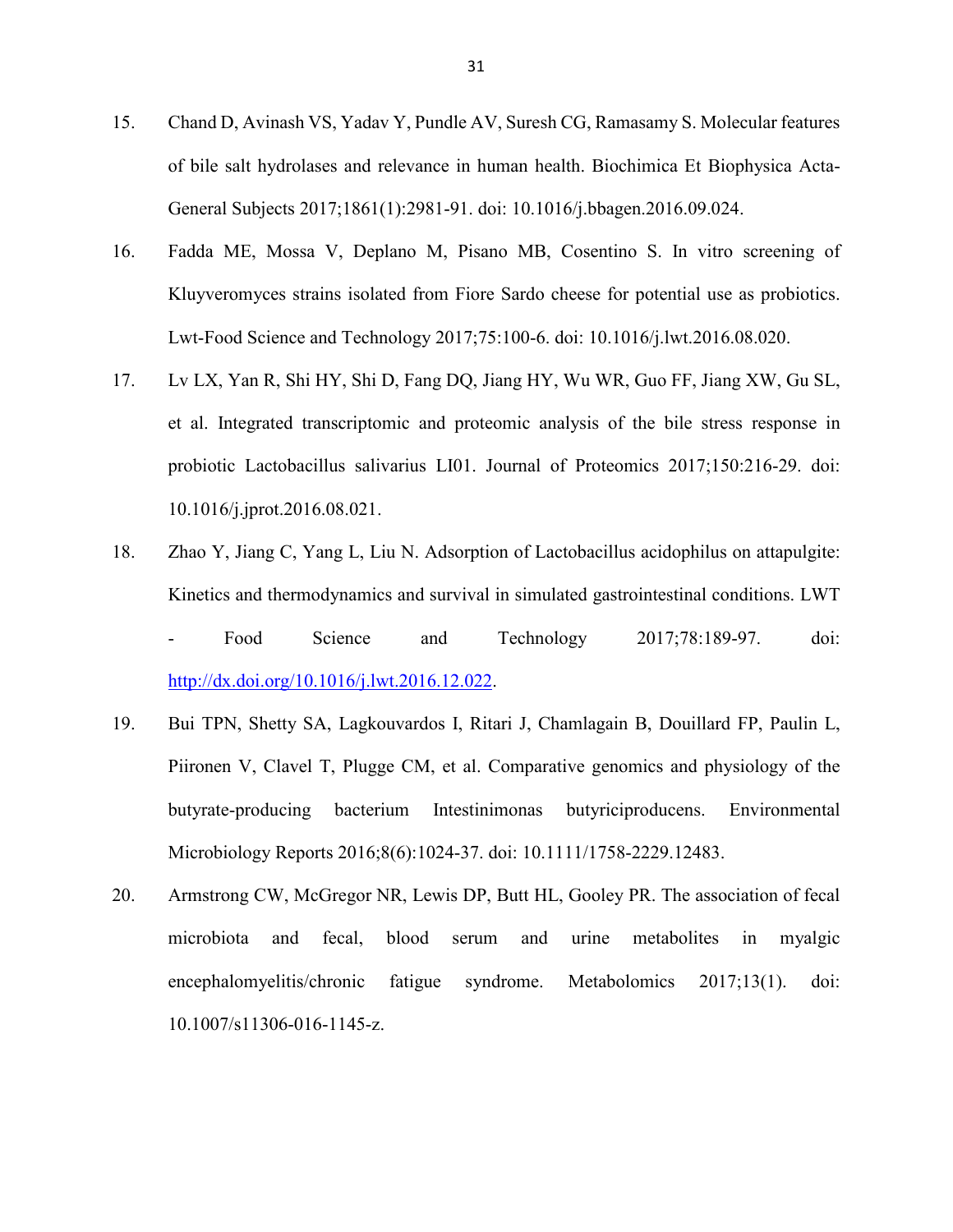- 21. Gaggia F, Di Gioia D, Baffoni L, Biavati B. The role of protective and probiotic cultures in food and feed and their impact in food safety. Trends in food science  $\&$  technology 2011;22:S58-S66.
- 22. Duncan SH, Louis P, Thomson JM, Flint HJ. The role of pH in determining the species composition of the human colonic microbiota. Environmental microbiology 2009;11(8):2112-22.
- 23. Sun Y, Zhu DQ, Zhang QX, Pang XH, Sun SR, Liu F, Li AL, Meng XC. The Expression of GroEL Protein Amplified from Bifidobacterium animalis subsp lactis KLDS 2.0603 and its Role in Competitive Adhesion to Caco-2. Food Biotechnology 2016;30(4):292-305. doi: 10.1080/08905436.2016.1244769.
- 24. Ridlon JM, Kang D-J, Hylemon PB. Bile salt biotransformations by human intestinal bacteria. Journal of lipid research 2006;47(2):241-59.
- 25. Weichert S, Schroten H, Adam R. The role of prebiotics and probiotics in prevention and treatment of childhood infectious diseases. The Pediatric infectious disease journal 2012;31(8):859-62.
- 26. Madden J, Hunter J. A review of the role of the gut microflora in irritable bowel syndrome and the effects of probiotics. British Journal of Nutrition 2002;88(S1):s67-s72.
- 27. Ito T, Miyamoto H, Kumagai Y, Udagawa M, Shinmyo T, Mori K, Ogawa K, Miyamoto H, Kodama H. Thermophile-fermented compost extract as a possible feed additive to enhance fecundity in the laying hen and pig: Modulation of gut metabolism. Journal of Bioscience and Bioengineering 2016;121(6):659-64. doi: 10.1016/j.jbiosc.2015.10.014.
- 28. Bengmark S. Ecological control of the gastrointestinal tract. The role of probiotic flora. Gut 1998;42(1):2-7.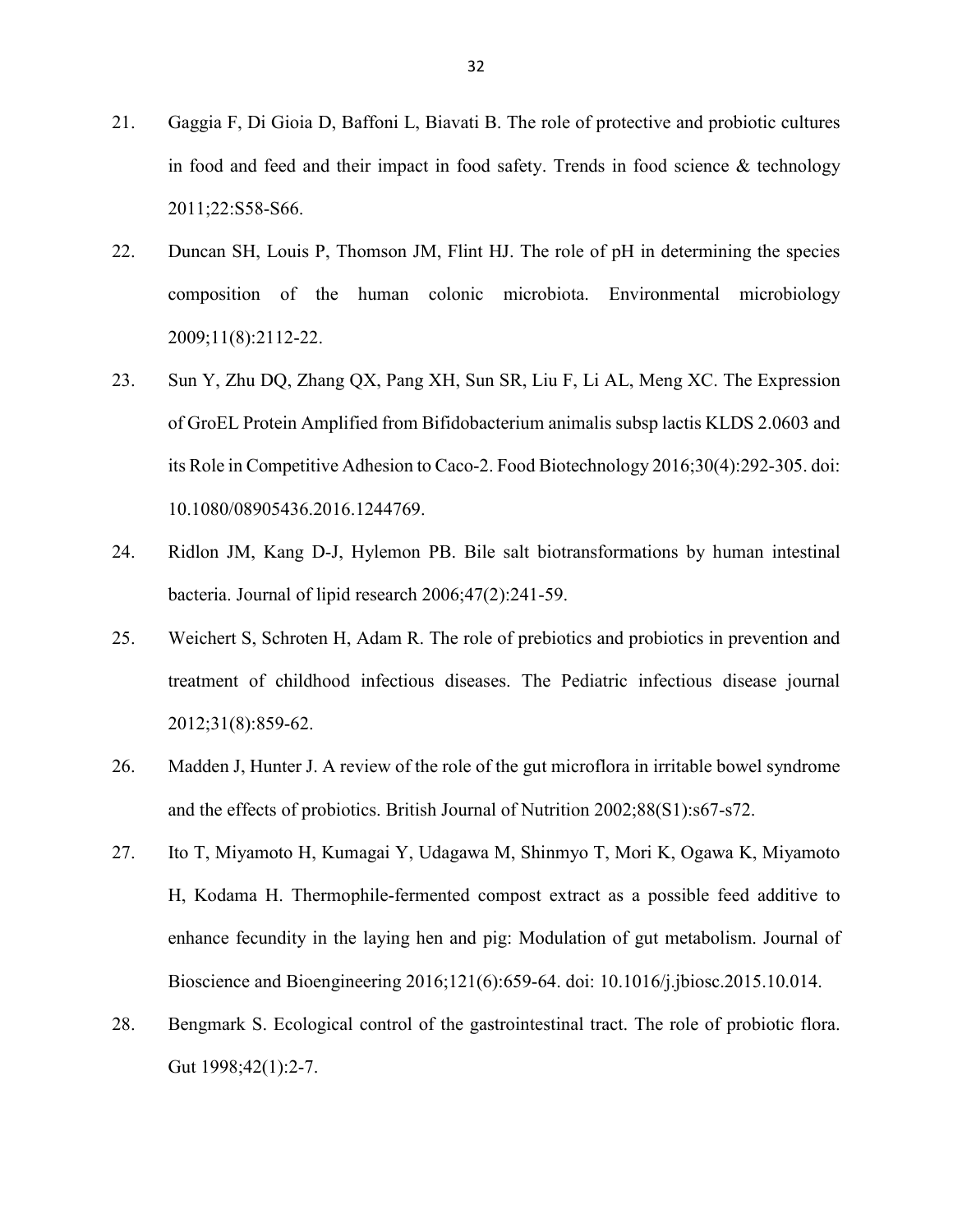- 29. Foligne B, Zoumpopoulou G, Dewulf J, Younes AB, Chareyre F, Sirard J-C, Pot B, Grangette C. A key role of dendritic cells in probiotic functionality. PloS one 2007;2(3):e313.
- 30. de Valdez GF, De Giori GS, de Ruiz Holgado AP, Oliver G. Effect of drying medium on residual moisture content and viability of freeze-dried lactic acid bacteria. Applied and Environmental Microbiology 1985;49(2):413-5.
- 31. Brooks SP, McAllister M, Sandoz M, Kalmokoff M. Culture-independent phylogenetic analysis of the faecal flora of the rat. Canadian journal of microbiology 2003;49(10):589- 601.
- 32. Cockburn DW, Koropatkin NM. Polysaccharide Degradation by the Intestinal Microbiota and Its Influence on Human Health and Disease. Journal of Molecular Biology 2016;428(16):3230-52. doi: 10.1016/j.jmb.2016.06.021.
- 33. Begley M, Gahan CG, Hill C. The interaction between bacteria and bile. FEMS microbiology reviews 2005;29(4):625-51.
- 34. Santivarangkna C, Aschenbrenner M, Kulozik U, Foerst P. Role of Glassy State on Stabilities of Freeze  $\Box$ Dried Probiotics. Journal of food science 2011;76(8).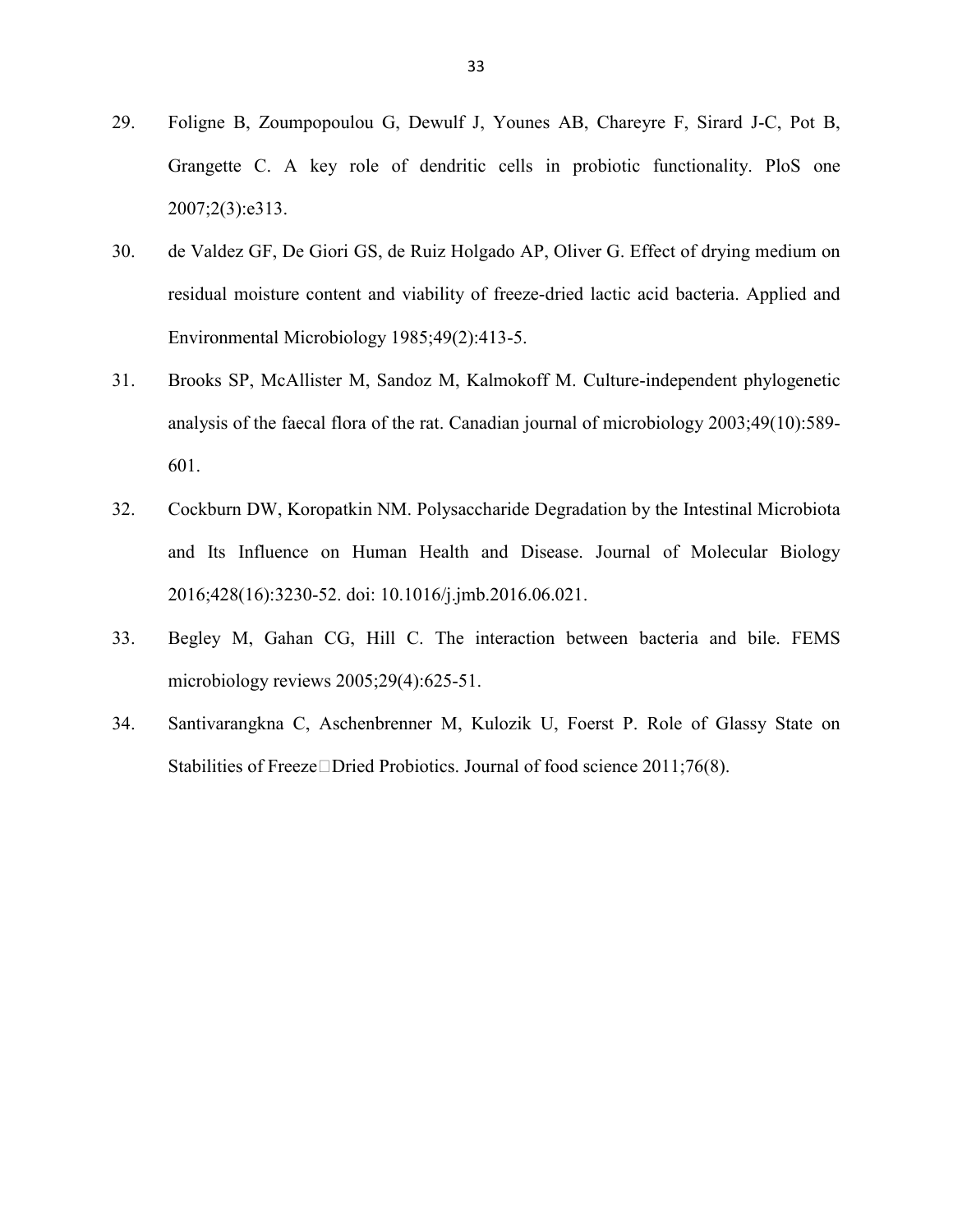#### **ABSTRACT**

# **OPTIMIZATION OF GROWTH CONDITIONS OF "***Eubacterium hallii***" AS A POTENTIAL PROBIOTICS**

by

#### **SAMPURNA GUHATHAKURTA**

#### **May 2017**

**Advisor:** Dr. Kequan Zhou

**Major:** Nutrition and Food Science

**Degree:** Master of Science

 Probiotics are becoming popular to a greater extent over the past two decades for their potential benefits on human health. Therefore, they are widely used in the food industry by incorporation into food products. Nowadays, there are a lot of probiotics which are famous in the market. In this study, the strain of *Eubacterium hallii* was used because it has a significant importance in the pharmaceutical or food industry especially for treating irritable bowel syndrome and ulcerative colitis. This strain has the property of utilizing lactate and acetate, and produce butyrate. Utilization of lactate helps to keep pH balance of gut epithelium and benefit for other healthy bacteria, while the utilization of acetate reduces metabolic syndrome, obesity, diabetes. The production of butyrate has an anti – inflammatory action. The present objective of the study was to determine the optimum growth conditions. PYG media was used for culturing this strain and it was incubated at 25°C, 37°C, 40°C, 43°C, and 46°C. Optimum growth was obtained at 43°C. Effect of different pH treatment was observed on this strain ranging from pH 7 to pH 2.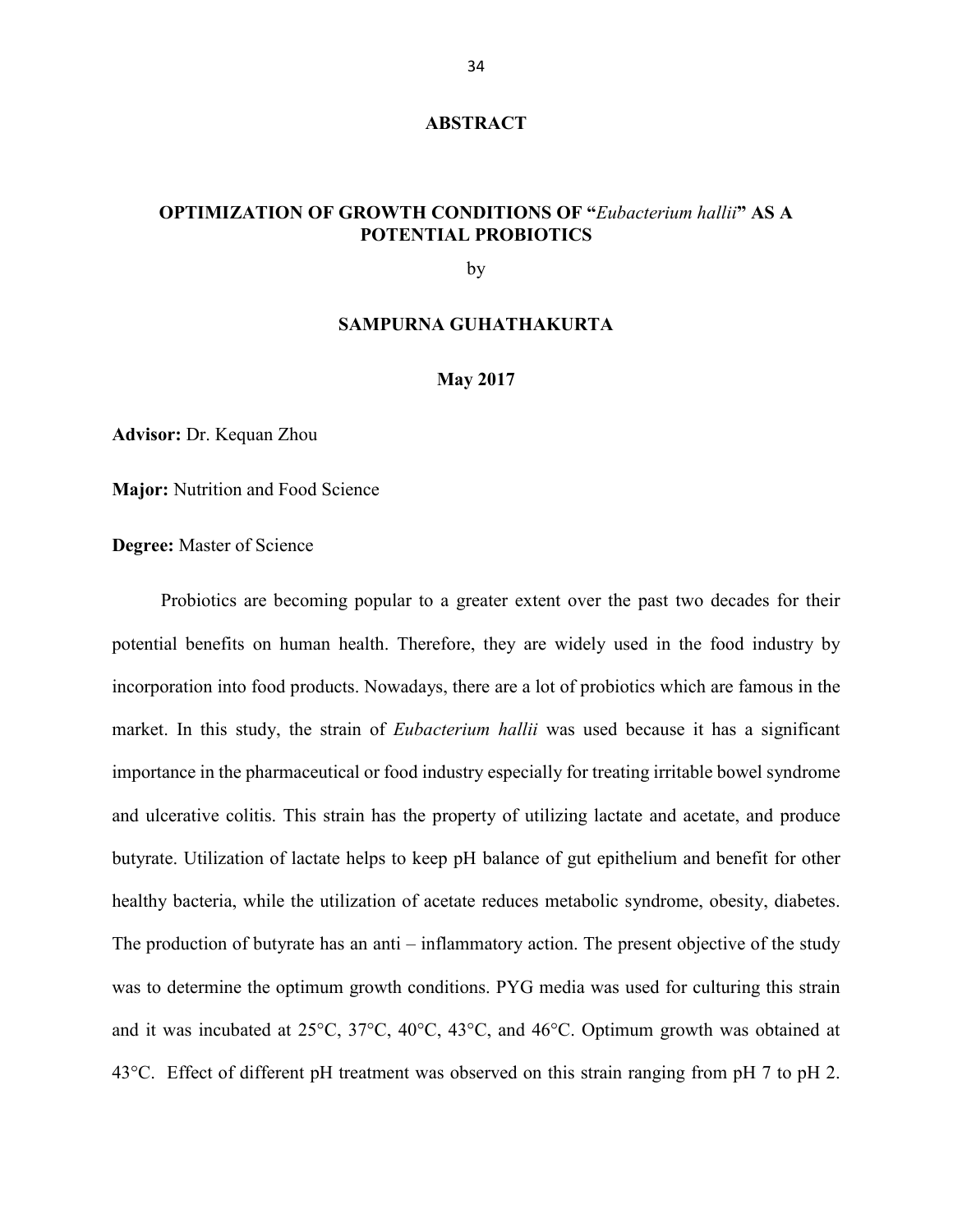The growth was significantly different from high pH to low pH. Other growth parameters like bile salt tolerance test was performed to determine the potential of its sustainability in the human gut. The strain was treated with four different concentrations of acetate and it showed to consume a concentration of 66mM of acetate for optimum growth. It was observed to grow at a concentration of 66mM of acetate, therefore for cost effectiveness 66mM can be used. As the concentration was raised to 132 mM, there was a decline in growth because the media was acidic. The least growth was obtained at 33mM concentration of acetate. Ten different prebiotics were used in this study which influenced the growth of the strain, and Gluco-oligosaccharide (GOS) was found to be the best among the prebiotics providing optimum growth. Freeze drying of the strain was performed at 2°C to 8°C and viability of the freeze dried sample was observed. Further investigation should be conducted to determine its potentiality through animal studies.